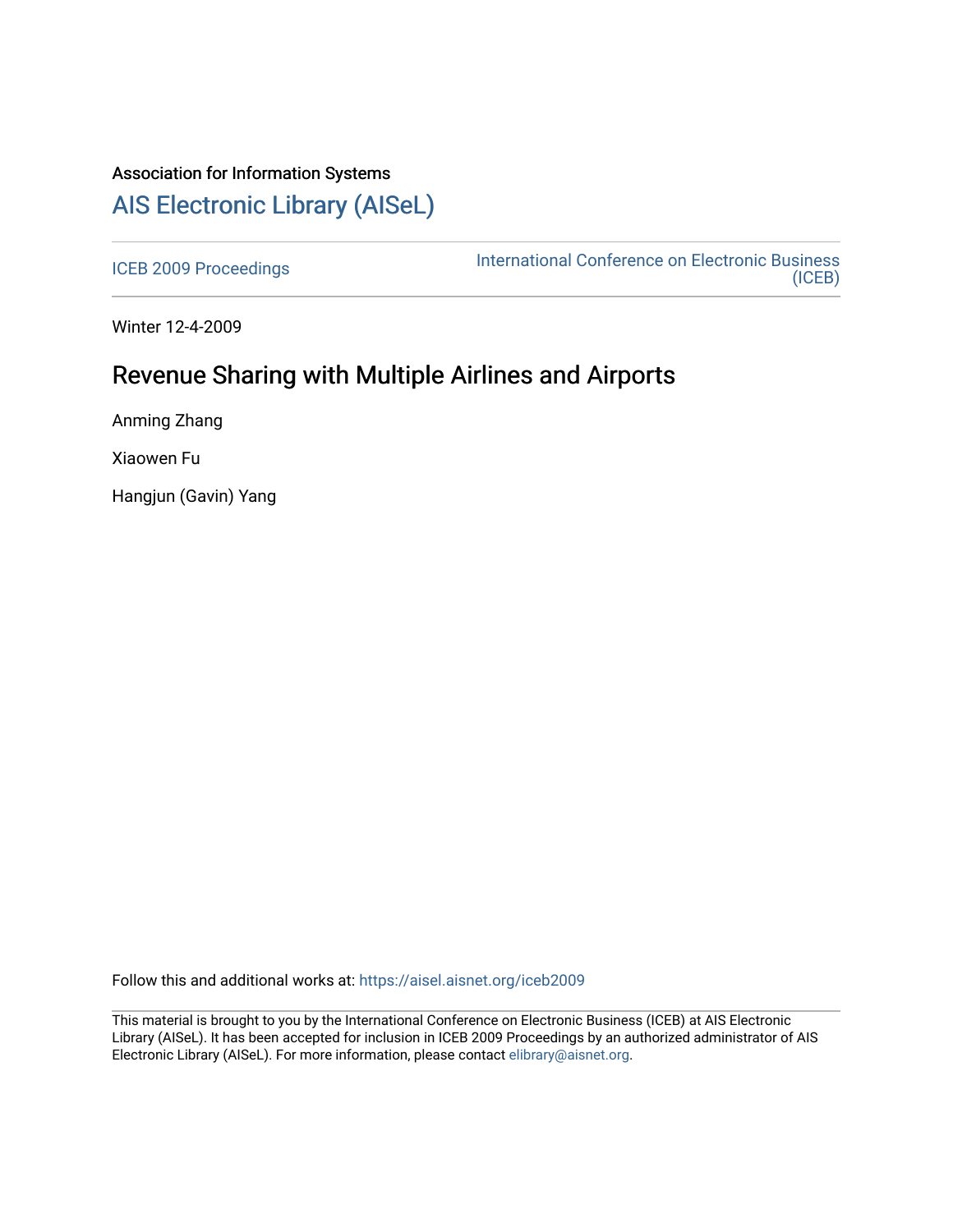# **REVENUE SHARING WITH MULTIPLE AIRLINES AND AIRPORTS**

Anming Zhang<sup>1</sup>, Xiaowen Fu<sup>2</sup>, and Hangjun (Gavin) Yang<sup>3</sup>

<sup>1</sup>Sauder School of Business, University of British Columbia, 2053 Main Mall, Vancouver, BC,

Canada V6T 1Z2

<sup>2</sup> Faculty of Business, Hong Kong Polytechnic University, Hong Kong

3 Sauder School of Business, University of British Columbia, 2053 Main Mall, Vancouver, BC,

Canada V6T 1Z2

anming.zhang@sauder.ubc.ca, lgtxfu@polyu.edu.hk, gavin.yang@sauder.ubc.ca

## **Abstract**

This paper investigates the effects of concession revenue sharing between an airport and its airlines. It is found that the degree of revenue sharing will be affected by how carriers' services are related (complements, independent, or substitutes). In particular, when carriers provide substitutable services, the sharing proportions might become negative if horizontal substitutability is sufficiently strong. In these situations, while revenue sharing improves profit, it reduces social welfare. It is further found that airport competition results in a higher degree of revenue sharing than would be had in the case of single airports. Nevertheless, the airport-airline chains may derive lower profits through this revenue-sharing rivalry, and the situation is similar to a classic Prisoners' Dilemma. As the airport-airline chains move further away from their joint profit maximum, social welfare rises beyond the level achievable by single airports. Our analysis also shows that the (equilibrium) revenue-sharing proportion at an airport decreases in the number of its carriers, and increases in the number of carriers at the competing airports. Finally, the effects of the pure sharing contract are compared with those of the two-part sharing contract.

**Keywords:** Concession revenues; Revenue sharing; Airport competition; Airport-airline vertical cooperation; Non-atomistic carriers

**Acknowledgement:** Financial support from the Hong Kong Competitive Earmarked Research Grant (RGC-PolyU5412/07H) and the Social Science and Humanities Research Council of Canada (SSHRC) are gratefully acknowledged.

# **1. Introduction**

An airport derives revenue from two facets of business: the traditional aeronautical operations and the commercial (concession) operations. The former refer to aviation activities associated with runways, aircraft parking and terminals, whereas the latter refer to non-aeronautical activities occurring within terminals and on airport land, including terminal

concessions, and car parking and rental. For the last two decades, commercial revenues have grown faster than aeronautical revenues; as a result, they become the main income source of many airports. At medium to large US airports, for instance, commercial business represents 75-80% of the total airport revenue (Doganis, 1992). ATRS (2008) studied 142 airports worldwide and found a majority of these airports derived 40-75% of their total revenues from non-aviation services, a major part of which is revenue from concession services (with large hub airports relying, on average, even more on concession income). Furthermore, commercial operations tend to be more profitable than aeronautical operations (e.g., Jones et al., 1993; Starkie, 2001; Francis et al., 2004), owing partly to prevailing regulations and charging mechanisms (e.g., Starkie, 2001).

Paralleling the growth of concession revenues, revenue sharing between airports and airlines is getting popular in practice. As documented in Fu and Zhang (2009), there are cases, such as Tampa International Airport in the US and Ryanair in Europe, where airports and airlines share concession revenues.1 In many other cases, revenue sharing is in effect when airports allow airlines to hold shares or directly control airport facilities. For example, Terminal 2 of Munich airport was jointly invested by the airport operating company FMG (60%) and Lufthansa (40%), which is the airport's dominant carrier (Kuchinke and Sickmann, 2005). Commercial profits generated from this terminal are thus shared between FMG and Lufthansa. Fu and Zhang (2009) found that concession revenue sharing has important competitive and welfare implications: it allows the airport and airlines to internalize a multi-output

<u>.</u>

<sup>1</sup> Tampa International Airport has been sharing revenue with its carriers for several years. In 2004, it shared \$7 million out of a total budget of \$30 million (see the *2004 Annual Report of Tampa International Airport*). On the other hand, Ryanair has identified airport car parking as one of its business opportunities and cooperated with the leading airport parking company BCP. In its negotiations with some airports, Ryanair asked for parking revenue sharing as a condition to serve the airports (Fu and Zhang, 2009).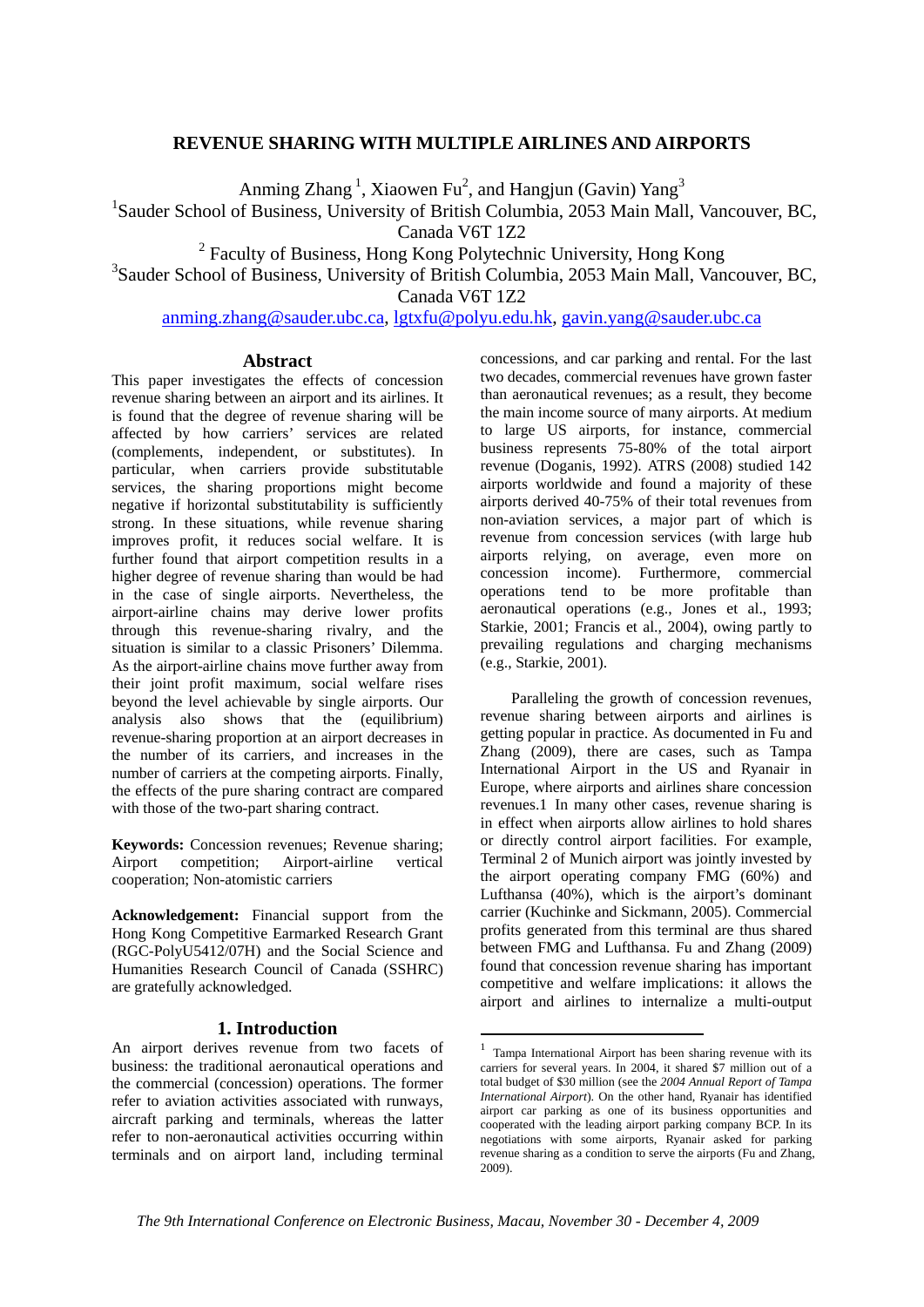complementarity between the passenger flights and the concession consumption brought about by the flights, which may improve welfare. Essentially, passengers traveling through the airport also create a demand for concession consumption. As an airport depends on airlines to bring in passengers, sharing some of its concession revenues with the carriers will encourage them to expand output, which may in turn improve profit of the whole airport-airlines chain as well as social welfare. However, revenue sharing can cause a negative effect on airline competition as an airport may strategically share revenue with its dominant airlines, further strengthening these firms' market power. The US Federal Aviation Administration (FAA) has expressed concerns over airports' practice of offering particular airlines favorable terms, because such a special treatment of one particular airline may harm competition in the (downstream) airline markets (FAA, 1999). 2 Since 1995, the competition authority of the European Union, and later the European Commission, have ruled against several major airports in Belgium, Finland and Portugal concerning their practice of charging lower prices to home carriers (Barbot, 2006, 2009a).

For the last several years, the effects of vertical relationships between airports and airlines have received growing attention from researchers. In addition to Fu and Zhang (2009), Auerbach and Koch (2007) and Barbot (2009a, 2009b) found that cooperation between an airport and its airlines can bring benefits to the alliance members in terms of increased traffic volume and operation efficiency. In this paper we extend the previous work on airport-airline vertical cooperation, focusing on the effects of concession revenue sharing. More specifically, we consider that carriers may provide complementary, independent or substitutable services, and that the proportions of revenue sharing may be outside of the range of [0, 1]. The latter allows us to compare alternative sharing arrangements. Further, unlike the previous studies, our analysis is conducted with general demand and cost functional forms.

We find that the degree of sharing will be affected by how carriers' services are related to each other. In particular, when carriers provide

1

substitutable services, the sharing proportions might become negative if horizontal substitutability is sufficiently strong and the fixed (transfer) payments between the airport and carriers are feasible (referred to as the 'two-part revenue sharing'). The negative sharing allows the airport to penalize the over-competing airlines so as to support prices in the output market and improve profit. In these situations, while revenue sharing improves the total airport-airlines channel profit, it reduces social welfare. If the fixed payments are not feasible, under the resulting 'pure revenue sharing' the airport will, for the cases of independent or complementary services, share less concession revenue with its carriers than would be under the two-part revenue sharing. For the substitutes case however, the sharing-proportions comparison between the two types is in general ambiguous. In the special case of negative sharing, the pure revenue sharing results in not only a higher sharing proportion, but also a higher welfare level if carriers are sufficiently symmetric, than the two-part revenue sharing.

Our second objective in this paper is to investigate revenue sharing for multiple, competing airports. In general, very few papers in the airport literature have examined the case of competing airports analytically.3 This is understandable given the local monopoly nature of an airport. The situation is changing, however. The world has experienced a rapid growth in air transport demand since the 1970s, and many airports have been built or expanded as a result. This has led to a number of multi-airport regions such as greater London in the UK and several metropolitan areas in the US (e.g., San Francisco, Chicago, New York, Washington, Dallas, Detroit, Huston, and Los Angeles) within which airports may compete with each other. At the same time, the dramatic growth of low-cost carriers (e.g., Southwest Airlines in the US and Ryanair in Europe) has enabled some smaller and peripheral airports to cut into the catchment areas of large airports. Starkie (2008) conducted an overview of UK airports from the perspective of a business enterprise. He concluded that effective competition between airports is possible and a competitive airport industry can be financially viable. Taken together, these observations suggest that it is important to investigate the effects of revenue sharing in the

1

<sup>2</sup> Previous studies (e.g., FAA, 1999; GAO, 1997; Dresner et al., 2002; see also Hartmann, 2006, for a useful review on the topic) suggest that airline entry may be deterred if the dominant airline controls key airport facilities. Apparently, such a strategy by the dominant carrier would require at least implicit

consent/cooperation from the airport. In the US, large and medium airports that meet a certain threshold of airline concentration are now required to submit competition plans as mandated by the 'Wendell H. Ford Aviation Investment and Reform Act for the 21st Century' legislated in 2000.

<sup>&</sup>lt;sup>3</sup> For example, Fu and Zhang (2009) examined revenue sharing only for a monopoly airport. The few exceptions include Gillen and Morrison (2003), who examined two competing airports in the context of a full-service carrier and a low-cost carrier. More recently, Basso and Zhang (2007) provided a general examination of airport competition with congestion and non-atomistic airlines at each airport, and Barbot (2009a) examined airport-airline interactions (collusion, in particular) using a spatial model similar to that of Basso and Zhang. The issues of concession revenues and revenue sharing were not considered in these papers.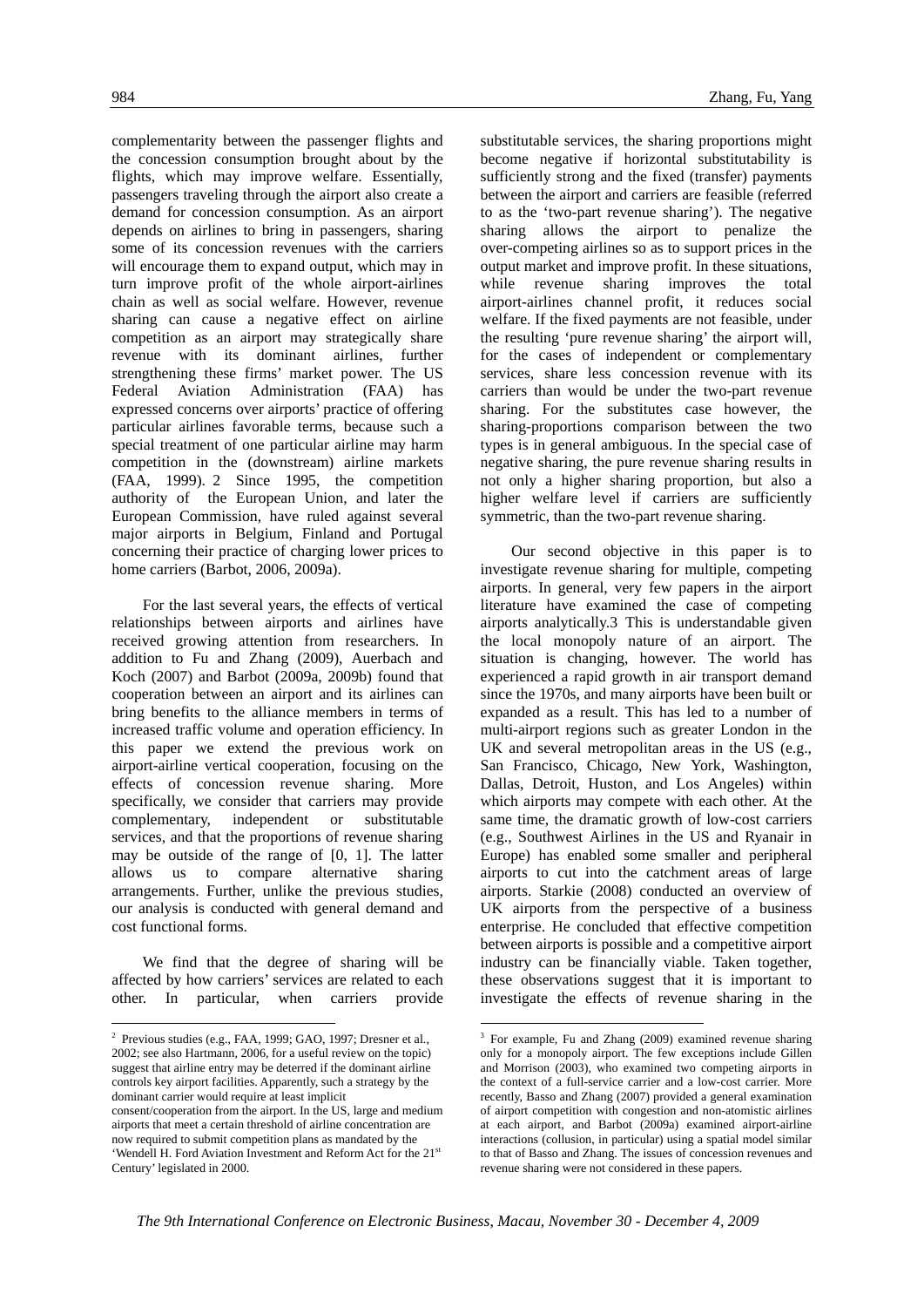context of multiple, competing airports.

We find that airport competition will result in a higher degree of revenue sharing than would be had in the case of single airports. Nevertheless, the airport-airline chains may derive lower profits through this revenue-sharing rivalry: in effect, the airports are trapped by the incentive structure of the environment, and the situation is similar to a classic Prisoners' Dilemma. As the airport-airline chains move further away from their joint profit maximum, social welfare rises beyond the level achievable by single airports. Our analysis also showed that airline market structure can have a bearing on revenue sharing arrangements at not only the airport in question, but also its competing airports.

The paper is organized as follows. Section 2 sets out the basic model and examines the revenue-sharing equilibrium for a single airport with multiple airlines. Section 3 examines revenue sharing for the general case of competing airports with each having an arbitrary number of carriers. Section 4 investigates the pure revenue sharing and compares its effects with those of the two-part revenue sharing. Section 5 contains concluding remarks.

## **2. Single Airport with Multiple Airlines**

#### **2.1 Basic model**

<u>.</u>

Consider, in this section, that a single airport provides aeronautical service to airlines, for which it imposes a charge. $4$  In our modeling this charge is represented by a per-passenger fee  $w$  ( $>0$ ), and is regulated and cannot be changed unilaterally by either the airport or airlines.<sup>5</sup> We have two carriers, labeled as  $i = 1,2$ , operating from the airport, although the analysis and results extend immediately to the *n*-carrier case (see, e.g., Section 3.2). They face inverse demands  $p^{i}(q_1, q_2)$ , which satisfy the usual properties of  $p_i^i < 0$  and

$$
p_1^1 p_2^2 - p_2^1 p_1^2 > 0
$$

with subscripts denoting partial derivatives.<sup>6</sup> The

<sup>6</sup> While  $p_i^i < 0$  indicates the usual property of

downward-sloping demands,  $p_1^1 p_2^2 - p_2^1 p_1^2 > 0$ 1 2 2 2  $p_1^1 p_2^2 - p_2^1 p_1^2 > 0$  refers to the property of 'own effects' dominating 'cross effects' in demand

airlines' revenue from providing aviation service is then given by  $R^i(q_1, q_2) = p^i(q_1, q_2)q_i$ .

The revenue functions can be used to define how one carrier's output is related to the other's. There are three possible cases: i) Complements: two airlines offer complementary services in the sense that

$$
R_j^i(q_1, q_2) = p_j^i(q_1, q_2)q_i > 0
$$
  
, 
$$
R_{ij}^i(q_1, q_2) > 0,
$$
 (1)

i.e., increasing carrier *j* 's output increases both the total and marginal revenues of carrier *i* (here, and below, if the indices  $i$  and  $j$  appear in the same expression, then it is to be understood that  $i \neq j$ .)<sup>7</sup> In the present context, services provided by a trunk airline and a feeder airline – with their passengers connecting at the airport – may be considered as complements. Another example would be that two airlines engage in some form of strategic alliances or code-sharing arrangements (e.g., Brueckner, 2001; Brueckner and Whalen, 2000.). ii) Independent services:

$$
R_j^i(q_1, q_2) = p_j^i(q_1, q_2)q_i = 0, \quad (2)
$$

i.e., the airlines' services are unrelated in demand. (Note, in this case, that  $R_j^i(q_1, q_2) = 0$  implies  $R_{ij}^{i}(q_1, q_2) = 0$ .) (iii) <u>Substitutes</u>:

$$
R_j^i(q_1, q_2) = p_j^i(q_1, q_2)q_i < 0,
$$
\n
$$
R_{ij}^i(q_1, q_2) < 0,\tag{3}
$$

i.e., increasing carrier *j* 's output reduces both the total and marginal revenues of carrier*i* . For instance, two competing trunk carriers likely provide substitutes at an airport, so do two competing feeder carriers.

We consider that for each passenger going through the airport, a (net) concession revenue *h*  $(>0)$  is derived. <sup>8</sup> How this revenue is shared

1

<sup>4</sup> For example, at the Hong Kong airport this charge consists of runway charge, aircraft parking fee, and terminal building charge, with each component accounting for 68.7%, 6.6% and 24.7%, respectively (Zhang and Zhang, 2003).

Since price discrimination (on aeronautical charges) by an airport is prohibited by the International Air Transport Association (IATA) rules, all airlines serving the airport face the same *w*.

functions. As noted by Dixit (1986, p. 108), the dominance of own-effects over cross-effects is a standard assumption in models of oligopoly.

<sup>7</sup> The first inequality in (1) shows (gross) complements between the airline services, whereas the second inequality implies 'strategic complements' (Bulow et al., 1985). That the former implies the latter holds for most (but not all) plausible demand structures; it certainly holds when demand functions are linear. In other words, the fact that services are complements is conducive to their strategic complementarity. Restricting attention to strategic complementarity is a standard practice in oligopoly models (Dixit, 1986; Tirole, 1988). Similar observations on 'substitutes' and 'strategic substitutes' hold for the substitutes case discussed next. We shall, as is common in the literature, refer to these two cases simply as 'complements' and 'substitutes.'

<sup>8</sup> This formulation of concession surplus has been used in, e.g. Zhang and Zhang (1997, 2003), Oum et al. (2004) and Fu and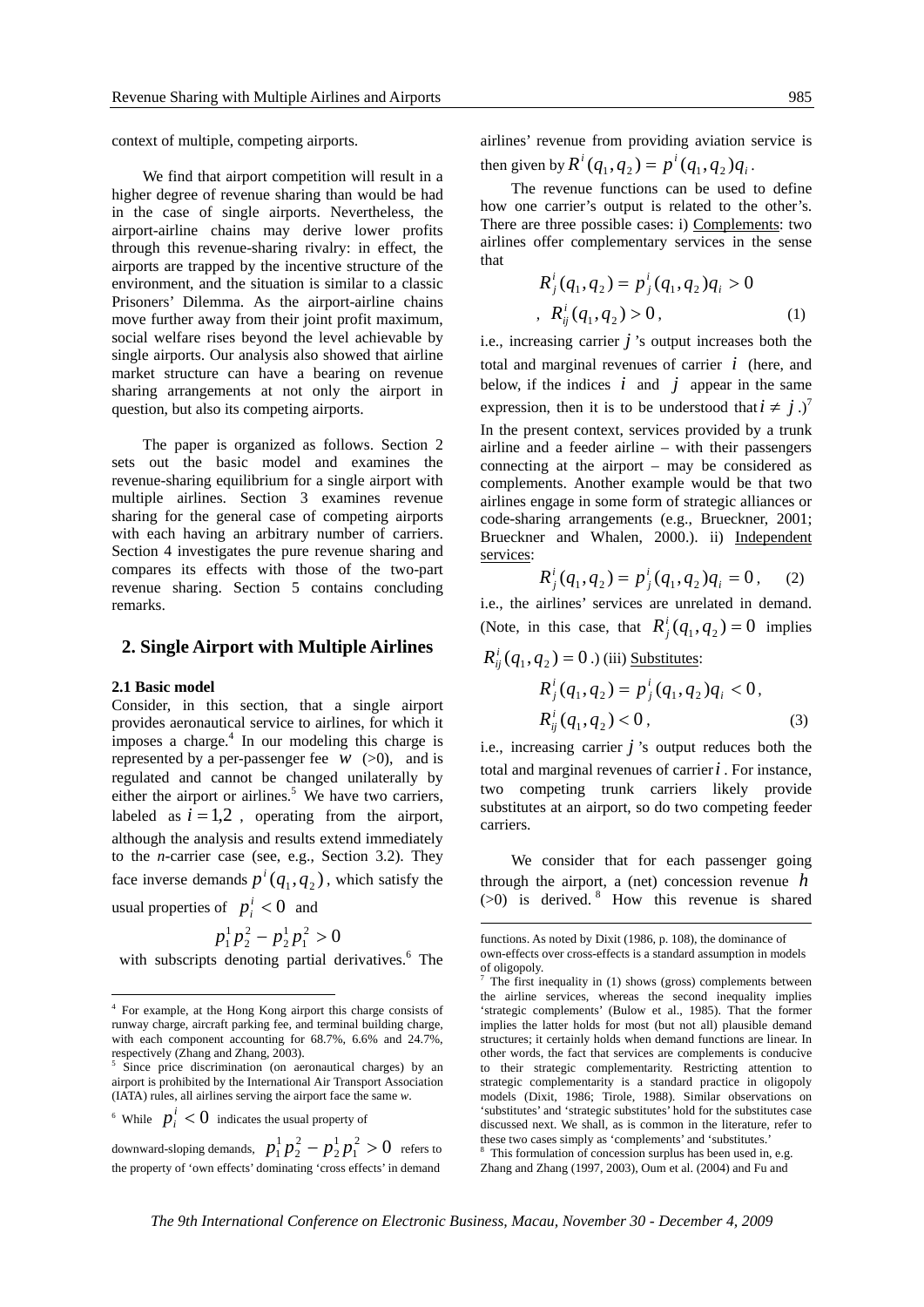1

between the airport and airlines is modeled as a two-stage game. In the first stage, the airport offers carrier *i* to share proportion  $r_i$  of the revenue  $hq_i$ in exchange for a fixed fee  $f_i$ , subject to the carrier's participation constraint.<sup>9</sup> In this two-part sharing arrangement, no restriction is imposed on  $r_i$ ; consequently,  $r_i$  can be less than zero or greater

than one. In the second stage, airlines interact with each other in Cournot fashion.<sup>10</sup> The subgame perfect equilibrium of this two-stage game is referred to as the 'revenue sharing equilibrium.'

#### **2.2. Revenue-sharing equilibrium**

The revenue-sharing equilibrium is solved in the standard backward fashion.

**<u>Stage two</u>:** Given sharing option  $(r_i, f_i)$ , each carrier's profit is:

 $\pi^{i}(q_{1},q_{2}) = R^{i}(q_{1},q_{2}) - C_{i}(q_{i}) - wq_{i} + r_{i}hq_{i} - f_{i}$ , (4)

where  $C_i(q_i)$  denotes carrier *i*'s production cost. Thus for carrier  $i$ , the total operating cost net of fixed payment  $f_i$  equals  $C_i(q_i) + wq_i$ . The Cournot-Nash equilibrium is characterized by the first-order conditions,

 $\pi_i^i(q_1, q_2) = R_i^i(q_1, q_2) - C_i^i(q_i) - w + r_i h = 0$ , (5) and the second-order conditions  $\pi_{ii}^{i}(q_1, q_2) = R_{ii}^{i}(q_1, q_2) - C_{i}^{i}(q_i) < 0$ . Both the second-order conditions and the stability condition,  $J = \pi_{11}^1 \pi_{22}^2 - \pi_{12}^1 \pi_{21}^2 > 0$ 1 12 2  $J \equiv \pi_{11}^1 \pi_{22}^2 - \pi_{12}^1 \pi_{21}^2 > 0$ , are assumed to hold over the entire region of interest. $^{11}$ 

986 Zhang, Fu, Yang

The solution to (5) yields the second-stage equilibrium quantities, which are functions of the first-stage variables  $(r_1, r_2)$ . (Since fixed payments  $f_1$  and  $f_2$  enter the firms' profit functions (4) as constants, they won't affect the equilibrium quantities.) Denoting the equilibrium quantities as  $q_i^*(r_1, r_2)$ , substituting them into (5) and totally differentiating the resulting identity with respect to  $r_i$ , we obtain

$$
\partial q_i^* / \partial r_i = -h \pi_{jj}^j / J ,
$$
  

$$
\partial q_j^* / \partial r_i = h \pi_{ji}^j / J .
$$
 (6)

It follows immediately that  $\partial q_i^* / \partial r_i > 0$ , while  $\partial q_j^* / \partial r_i$  having the same sign as  $\pi_{ji}^j = R_{ji}^j$ , which by  $(1)$ ,  $(2)$  and  $(3)$  leads to:

**Lemma 1.** (i)  $\partial q_i^* / \partial r_i > 0$  ; and (ii)  $\partial q_i^* / \partial r_i > 0$ , = 0, and < 0 for carriers' *producing complements, independent services, and substitutes, respectively.* 

Thus an increase in the share of concession revenue to carrier *i* increases *i*'s output. The reason is that an increase in  $r_i$  will improve carrier *i*'s marginal profitability, owing to the multi-output complementarity between passenger flights and concession consumption. Furthermore, an increase in  $r<sub>i</sub>$  increases, not affects, and decreases carrier *j*'s output if the carriers offer complementary, independent, and substitutable services, respectively. For the case of substitutes, since that  $=R_{ji}^{j} < 0$ *g*  $\alpha$  *downward-sloping* 'reaction function' for each carrier (defined by (5) in the output space), an increase in  $r_i$  will, by increasing carrier *i*'s marginal profit, shift its reaction function outward. This will move the equilibrium quantities downward along *j*'s reaction function, thereby increasing  $q_i^*$  and decreasing  $q_j^*$ . For complements, on the other hand, that  $\pi^{j}_{ji} = R^{j}_{ji} > 0$  ensures an upward-sloping reaction function for each firm. An increase in  $r_i$  will again shift *i*'s reaction function outward, moving the equilibrium quantities upward along *j*'s reaction function, thereby increasing both  $q_i^*$  and  $q_j^*$ . Finally, if the services are independent, then an increase in  $r_i$  does not affect  $q_j^*$ , as expected.

1

Zhang (2009). It is, nevertheless, a simple representation where concession surplus is strictly complementary to passenger volume. For an alternative and perhaps more realistic formulation, see Czerny (2006).

<sup>9</sup> Thus we investigate the effect of a 'two part' revenue-sharing scheme under which fixed payments are possible. Such a model can be used to examine the incentive for vertical airport-airline cooperation – i.e., taking account of the profit for an airport-airline channel as a whole – and may also be consistent with situations in which airports and airlines can commit to medium-/long-term cooperation. Nonetheless, such fixed payments between airports and airlines might not be feasible in certain situations, owing to the difficulty in their agreeing to the right amount of payments, or to the preference for simpler revenue-sharing arrangements that do not involve any medium-/long-term commitment. We will, in Section 4, examine a

<sup>&#</sup>x27;pure' sharing contract that restricts fixed payments  $f_i$  to zero.

<sup>&</sup>lt;sup>10</sup> Recent studies on airport pricing and capacity investment that have incorporated imperfect competition of air carriers at an airport (e.g., Brueckner, 2002; Pels and Verhoef, 2004; Zhang and Zhang, 2006; Basso, 2008) have assumed Cournot behavior. Brander and Zhang (1990, 1993), for example, find some empirical evidence that rivalry between duopoly airlines is consistent with Cournot behavior.

<sup>&</sup>lt;sup>11</sup> This assumption implies that the Cournot equilibrium exists and is unique (e.g., Friedman, 1977). Note that if carriers face

linear demands, then all these conditions will be satisfied.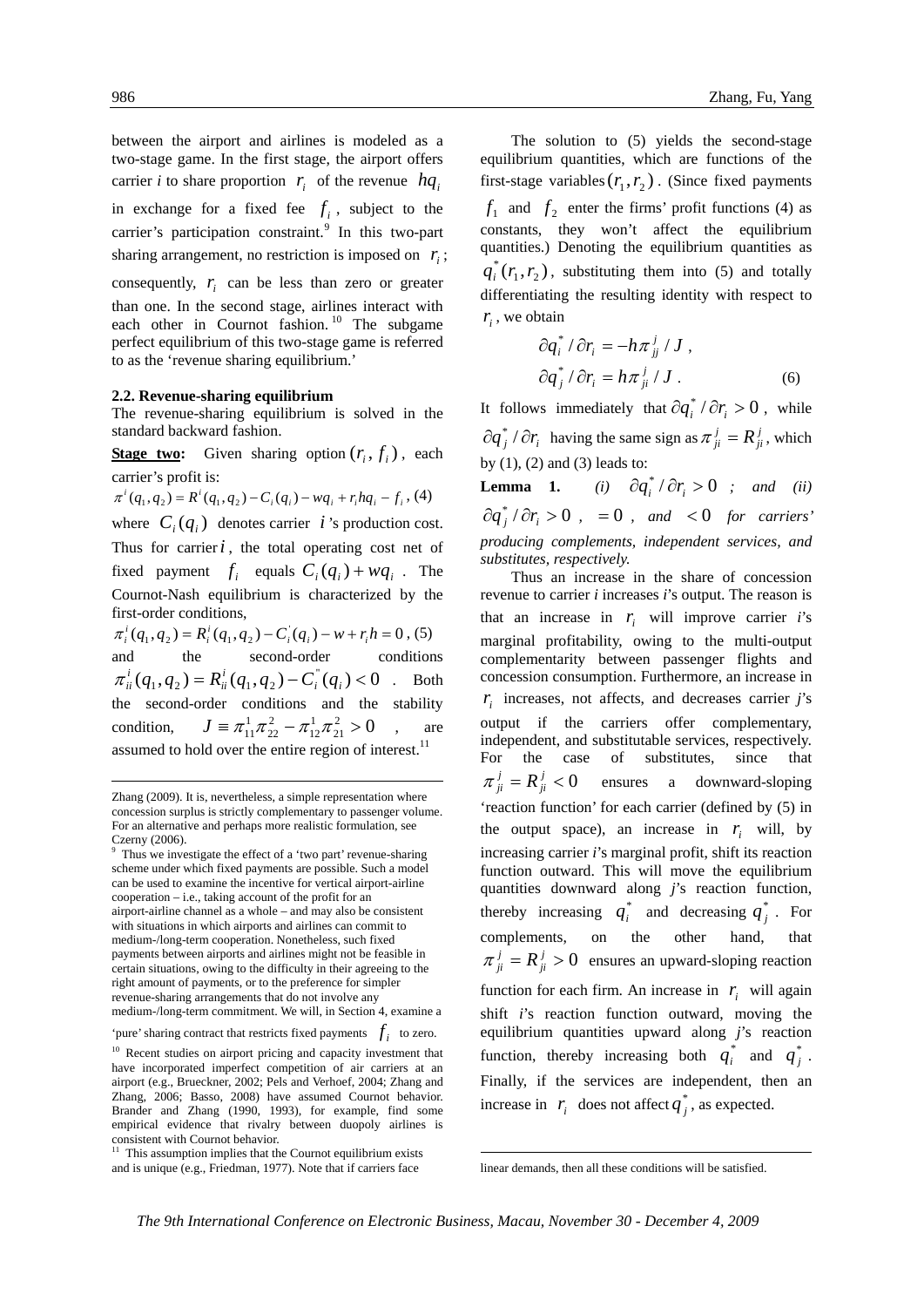**Stage one:** Revenue-sharing structures therefore influence subsequent airline quantities, which in turn will affect the airport's profit. Assume, for simplicity, that the airport's fixed cost is zero and its marginal cost is constant and normalized to zero. The airport's profit, denoted by  $\Pi$ , is then given by:<sup>12</sup>

 $\Pi = w \cdot (q_1^* + q_2^*) + [(1 - r_1)hq_1^* + (1 - r_2)hq_2^*] + f_1 + f_2$ , (7) where the second-stage equilibrium outputs are taken into account. There are three components in  $\Pi$ : i) the aeronautical revenue (profit) given by  $w \cdot (q_1 + q_2)$ ; (ii) the residual concession revenue given by the bracketed term in (7); and (iii) the fixed payment collected from carriers,  $f_1 + f_2$ .

The airport chooses  $(r_1, r_2)$  and  $(f_1, f_2)$ to maximize  $\Pi$ . While  $f_i$  won't, as indicated above, affect the second-stage equilibrium outputs,  $\partial \Pi / \partial f_i = 1$  by (7). Consequently, the airport should, given its Stackelberg leader's role, charge the airlines a fee as high as possible subject to their participation constraint  $\pi^{i} \geq \pi_{0}^{i}$ , with  $\pi_{0}^{i}$  being carrier *i*'s reservation profit,  $i = 1,2$ . Assume, without loss of generality, that each carrier receives its reservation profit. (Hence, all the benefits from improvements in performance go to the airport.) This participation constraint implies, using (4), that

$$
f_i = R^i(q_1^*, q_2^*) - C_i(q_i^*) - wq_i^* + r_i hq_i^* - \pi_0^i,
$$
  
\n
$$
i = 1, 2,
$$
 (8)

where equilibrium outputs  $q_i^*$  are functions of  $r_1$ and  $r_2$ . With (8), airport profit (7) becomes:  $\Pi(r_1,r_2) = \sum R(\vec{q_1},\vec{q_2}) - C_i(\vec{q_1}) + h\ddot{q} - \pi_0^i = \forall (\vec{q_1}(r_1,r_2),\vec{q_2}(r_1,r_2))$ . (9)

Thus, the revenue-sharing equilibrium is characterized by the first-order conditions,

$$
\frac{\partial \Pi}{\partial r_i} = v_i \cdot (\frac{\partial q_i^*}{\partial r_i}) + v_j \cdot (\frac{\partial q_j^*}{\partial r_i}) = 0,
$$
  
\n
$$
i = 1, 2,
$$
 (10)

where

1

$$
v_i (\equiv \partial v / \partial q_i) = R_i^i (q_1^*, q_2^*) - C_i^i (q_i^*) + h + R_i^j (q_1^*, q_2^*)
$$

. By (5),  $v_i$  can be rewritten as:

$$
v_i = w + (1 - r_i)h + R_i^j(q_1^*, q_2^*).
$$
 (11)

Consider first the case where carriers' services are independent. It can be easily seen from (10), (11) and (2) that the equilibrium sharing proportions are given by (superscript *I* for 'independent services'):

$$
r_i^I = 1 + (w/h), i = 1, 2,
$$
 (12)

which are strictly positive. Revenue sharing therefore improves the airport's profit – here, the profit gain is due to the internalization of a demand complementarity between the flights and concession consumption. Further, even if  $r_i = 1$ , the profit will rise with  $r_i$  going beyond the 'full' share. Basically, the two-part revenue sharing resolves the well-known 'double marginalization' problem in a vertical structure (e.g., Tirole, 1988).

The independent-services case turns out to be a useful benchmark for the cases of substitutes and complements. By first-order conditions (10) it follows:

$$
v_1 \cdot (\partial q_1^* / \partial r_1) + v_2 \cdot (\partial q_2^* / \partial r_1) = 0, \qquad (13.1)
$$

$$
v_1 \cdot (\partial q_1^* / \partial r_2) + v_2 \cdot (\partial q_2^* / \partial r_2) = 0, \qquad (13.2)
$$

which give rise to

 $[(\partial q_1^* / \partial r_2)(\partial q_2^* / \partial r_1) - (\partial q_1^* / \partial r_1)(\partial q_2^* / \partial r_2)] = 0$ \*  $1 - \mathcal{U}_1$ \*  $v_2 \cdot [(\partial q_1^* / \partial r_2)(\partial q_2^* / \partial r_1) - (\partial q_1^* / \partial r_1)(\partial q_2^* / \partial r_2)] =$ This equation, by (6), reduces further to  $v_2 h^2 (\pi_{12}^1 \pi_{21}^2 - \pi_{11}^1 \pi_{22}^2) / J = 0 \Rightarrow v_2 h^2 = 0 \Rightarrow v_2 = 0.$ Plugging  $v_2 = 0$  into (13.1) we immediately have  $v_1 = 0$ . It follows from (11) that

$$
r_i = [1 + (w/h)] + (R_i^j/h), i = 1,2..(14)
$$

If airline services are complements, then  $R_i^j > 0$ ; consequently (superscript *C* for 'complements'),

$$
r_i^C > 1 + (w/h) = r_i^I, \qquad i = 1, 2 \,.\,(15)
$$

If airline services are substitutes, then  $R_i^j < 0$  and so equation (14) yields (superscript *S* for 'substitutes')

$$
r_i^S < 1 + (w/h) = r_i^I, \quad i = 1, 2. \quad (16)
$$

The above discussion leads therefore to:

**Proposition 1.** *At the revenue-sharing equilibrium with a single airport, the sharing proportions are*   $r_i^I = 1 + (w/h)$  when carriers' services are  $independent, i = 1, 2$ . The sharing proportions are  $g$ reater (smaller, respectively) than  $r_i^I$  when *carriers produce complements (substitutes, respectively).* 

The explanation for the deviations from the independent-services benchmark is straightforward. When services are complementary, the carriers are unable to internalize such complementarity by themselves. However, the airport, as a first mover, can achieve this by manipulating revenue-sharing proportions – here, by increasing the sharing proportions beyond  $r_i^I$ . In the substitutes case, on the other hand, horizontal (output) substitutability

<sup>&</sup>lt;sup>12</sup> Throughout the paper, we use capital letter  $\Pi$  to denote airport profit, while lower case  $\pi$  denoting airline profit.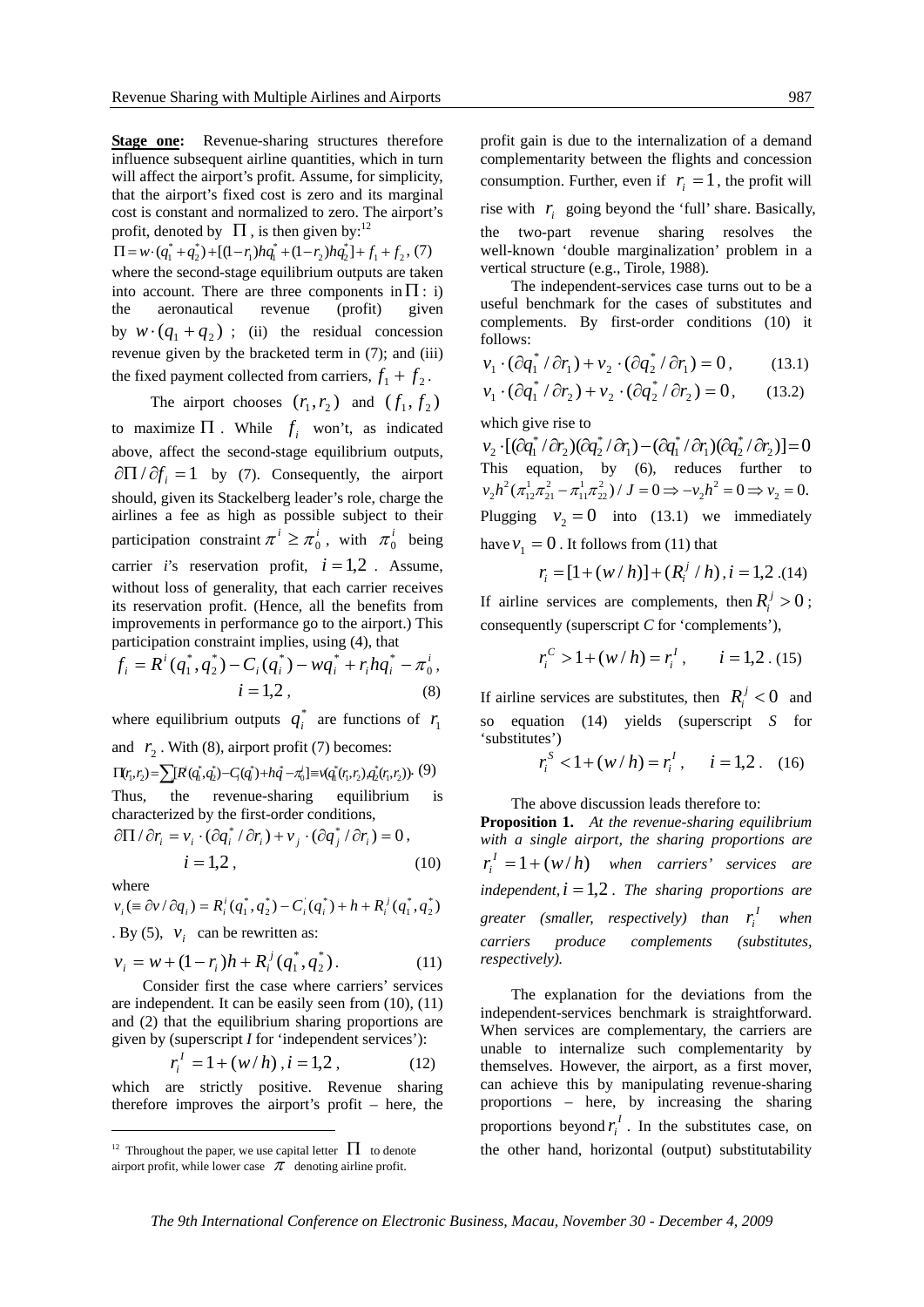will lead to a failure of coordination between competing airlines, resulting in their producing too much with respect to what would be best for them as a whole. Anticipating this, the airport uses revenue sharing as a device to coordinate airline competition downstream. In particular, a smaller sharing proportion than the independent-services benchmark will, by Lemma 1, reduce industry output, thus lessening excessive production by carriers.

It is important to point out that for the substitutes case, the sharing proportions might become negative. This is because horizontal substitutability works in an opposite direction of the flights-concessions demand complementarity discussed above, in terms of the amount of production the airport would like to induce. The optimal level of revenue sharing,  $r_i^s$ , is set to balance these two effects. Thus,  $r_i^s$  depends on the degree of substitutability between carriers' services. Numerical examples are constructed at the end of this section, in which horizontal substitutability is so strong that  $r_i^S$  become negative.

### **2.3 Comparison with the no-sharing regime**

Our concern now is to compare the revenue-sharing equilibrium with the situation where airport-airline revenue sharing is not allowed, characterized by  $r_i = f_i = 0$ . First, for the cases of complements and independent services, it is clear from Lemma 1 and Proposition 1 that revenue sharing will increase output and improve profit. Define social welfare as the sum of the airport-airline profit and consumer (passenger) surplus:

 $\mathcal{L}(r_i,r_j) = U(q_i^*,q_i^*) - C(q_i^*) - C(q_i^*) + h\dot{q} + h\dot{q} = q(q_i^*,q_i^*)$ <u>b</u> \* 0 \* 2 \* 1 \*  $2^{\prime\prime}L$ \* 171 \*  $W(r_1, r_2) = U(q_1^*, q_2^*) - C(q_1^*) - C_2(q_2^*) + hq_1^* + hq_2^* = q(q_1^*, q_2^*), (17)$ where  $U(q_1, q_2)$  is the consumer utility function in the usual industry (partial equilibrium) analysis, with  $\partial U / \partial q_i = p^i$ . Although passengers may derive surplus also from their concession consumption, such surplus per passenger is assumed constant and further normalized to zero, thus giving rise to formulation (17). Differentiating *W* with respect to  $r_i$  yields:

$$
\partial W \partial_i = (p^j - C_i + h) Q_i^* / \partial_i + (p^j - C_j + h) Q_i^* / \partial_i
$$
 (18)

Since  $p^{i} - C_{i} > 0$  (positive markups in oligopoly), the output expansion identified above leads immediately to  $\partial W / \partial r_i > 0$  and thus, revenue sharing improves welfare.

As for prices, it can be easily seen (from below) that they will fall if carriers' services are independent. For the complements case, the effect is not as

straightforward. Differentiating  $p^i(q_1^*, q_2^*)$  $p^{i}(q_1^*, q_2^*)$  with respect to  $r_i$  and  $r_j$  yields

$$
\partial p^i / \partial r_i = p_i^i \cdot (\partial q_i^* / \partial r_i) + p_j^i \cdot (\partial q_j^* / \partial r_i)
$$
, (19.1)  
\n $\partial p^i / \partial r_j = p_i^i \cdot (\partial q_i^* / \partial r_j) + p_j^i \cdot (\partial q_j^* / \partial r_j)$ , (19.2)  
\nrespectively. With carriers' services being  
\ncomplementary, the first term on the right-hand side  
\n(RHS) of (19.1) is negative (recall  $p_i^i < 0$  and  
\nLemma 1) whilst the second term is positive.  
\nSimilarly, the first term on the RHS of (19.2) is  
\nnegative whilst the second term is positive. Under  
\n'symmetry' however, the overall effects will be  
\nnegative for both (19.1) and (19.2), as is shown  
\nbelow (Proposition 2). By 'symmetry' we mean (i)  
\ncarriers have identical cost functions and face  
\nsymmetric demands, and (ii) at the equilibrium,  
\ncarriers have the same sharing contract (i.e.,  $r_1 = r_2$   
\nand  $f_1 = f_2$ ). The symmetry condition will also be  
\nused in the comparison for the substitutes case (see  
\nProposition 2).

**Proposition 2.** *At the revenue-sharing equilibrium with a single airport,* 

*1. when carriers provide independent or complementary services, (i) outputs and social welfare are greater and (ii) under symmetry, prices are lower, than in the absence of revenue sharing;* 

*2. when carriers provide substitutable services and are symmetric, (i) outputs and social welfare are greater (smaller, respectively) and (ii) prices are lower (higher, respectively), than in the*  absence of revenue sharing if  $r_i^S > 0$  ( $r_i^S < 0$ , *respectively).* 

*Proof*: 1. We only need to show the price effect for complementary services (the other parts have been shown in the text). Use  $\Delta$  to denote any difference of variables between the revenue-sharing regime and no-sharing regime. Applying the mean value theorem (MVT) to the function  $p^{i}(q_1^*, q_2^*)$  $p^{i}(q_1^*, q_2^*)$  yields:

$$
\Delta p^i = p_i^i \cdot \Delta q_i^* + p_j^i \cdot \Delta q_j^*,
$$

where  $p_i^i$  and  $p_j^i$  are evaluated at some point

between  $(q_1^{\circ}, q_2^{\circ})$  and  $(q_1^{\circ}, q_2^{\circ})$ , with superscript *O* denoting variables associated with the

no-sharing regime. Under symmetry,  $\Delta q_i^* = \Delta q_i^* > 0$  from part (i). Consequently,

 $\Delta p^i = ( p_i^i + p_j^i ) \Delta q_i^* < 0$ *i i*  $p^i = (p_i^i + p_i^i) \Delta q_i^* < 0$  with the inequality 1 2

following from the condition  $p_1^1 p_2^2 - p_2^1 p_1^2 > 0$ 2 2  $p_1^1 p_2^2 - p_2^1 p_1^2 >$ and symmetry: noting that symmetry implies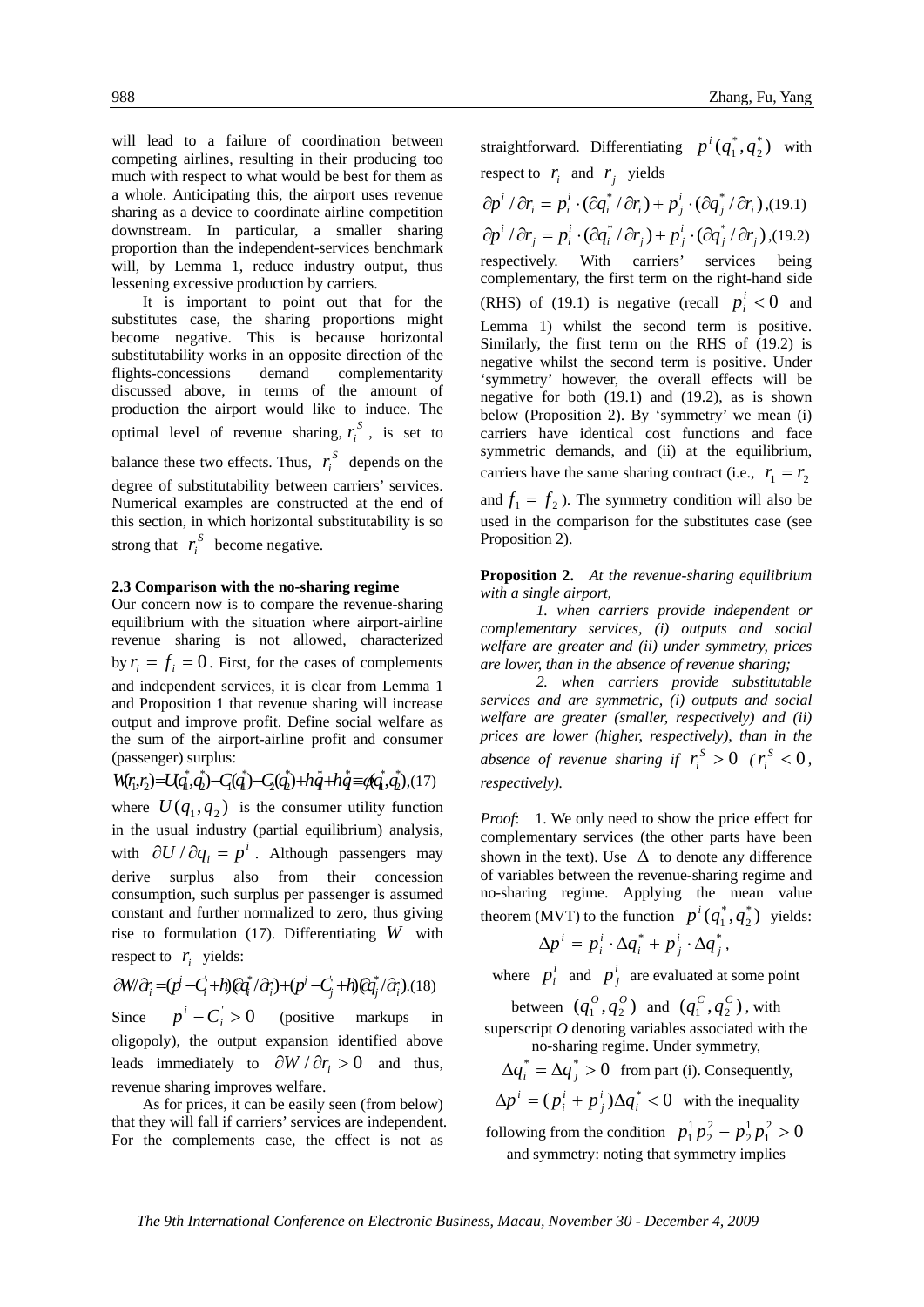$(p_i^i + p_j^i)(p_i^i + p_j^i) > 0$ *i i*

*i j*  $p_i^i + p_j^i$ )( $p_i^i + p_j^i$ 

and hence

$$
p_i^i+p_j^i<0.
$$

2. (i) Applying MVT to  $q_i^*(r_1, r_2)$  yields  $\Delta q_i^* = (\partial q_i^* / \partial r_i) \Delta r_i + (\partial q_i^* / \partial r_i) \Delta r_i$ with  $\partial q_i^* / \partial r_i$  and  $\partial q_i^* / \partial r_i$  evaluated at some

point between  $(r_1^0, r_2^0)$  and  $(r_1^S, r_2^S)$ . Under symmetry,  $\Delta r_i = \Delta r_i$  and  $\partial q_i^* / \partial r_i = \partial q_i^* / \partial r_i$ ; consequently,

$$
\Delta q_i^* = [\partial (q_i^* + q_j^*) / \partial r_i] \Delta r_i = h \cdot (\pi_{ji}^j - \pi_{jj}^j) \Delta r_i
$$

Since  $\pi^{j}_{ji} - \pi^{j}_{jj} > 0$  under symmetry and the stability and second-order conditions,  $\Delta q_i^*$  must have the same sign as  $\Delta r_i \equiv r_i^S - r_i^O = r_i^S$ *O i*  $\Delta r_i \equiv r_i^S - r_i^O = r$  $(\text{recall } r_i^O = 0).$ 

For the welfare comparison, applying MVT to  $(q_1^*, q_2^*)$  $\varphi(q_1^*, q_2^*)$  in (17) yields  $\Delta \varphi = \varphi_i \Delta q_i^* + \varphi_j \Delta q_j^*$ , where  $\varphi_i$  and  $\varphi_j$  are evaluated at some point between  $(q_1^0, q_2^0)$  and  $(q_1^S, q_2^S)$  . Under symmetry,  $\Delta q_i^* = \Delta q_j^*$  . Consequently,  $\Delta \varphi = (\varphi_i + \varphi_j) \Delta q_i^*$  has the same sign as  $\Delta q_i^*$ , because  $\varphi_i = p^i - C_i + h > 0$ . The welfare result then follows from the above quantity comparison.

(ii) Applying MVT to  $p^i(q_1^*, q_2^*)$  $p^{i}(q_1^*,q_2^*)$ yields  $\Delta p^i = p_i^i \Delta q_i^* + p_j^i \Delta q_j^*$ *i i j i*  $\Delta p^i = p_i^i \Delta q_i^* + p_j^i \Delta q_j^*$ , where  $p_i^i$  and  $p_j^i$  are evaluated at some point between  $(q_1^0, q_2^0)$  and  $(q_1^S, q_2^S)$  . With  $\Delta q_i^* = \Delta q_j^*$ under symmetry,  $\Delta p^i = ( p_i^i + p_j^i) \Delta q_i^*$ *j i*  $\Delta p^i = (p_i^i + p_j^i) \Delta q_i^*$  has the opposite sign as  $\Delta q_i^*$ , because  $p_i^i < 0$  and, by (3),  $p_j^i$  < 0. The result then follows from the above quantity comparison.*Q.E.D.* 

Although some of the comparisons in Proposition 2 are carried out under 'perfect' symmetry between the firms, a closer look at the above proof indicates that small asymmetries won't undermine the results. Proposition 2 shows that when carriers offer complementary and unrelated services, revenue sharing between an airport and its airlines improves welfare. The welfare improvement arises because prices exceed marginal costs in the oligopolistic airline market and revenue sharing

reduces prices (or equivalently, expands outputs).

When carriers provide substitutable services, revenue sharing may or may not improve welfare, depending on the sign of equilibrium sharing proportions  $r_i^S$ . As indicated above, the sign of  $r_i^S$ will in turn depend on the degree of substitutability between carriers' services. To capture such an impact, we need to impose more structures on the model.<sup>13</sup> Specifically, a linear (inverse) demand is specified: *i j*  $p^{i} = 1 - bq_{i} - kq_{i}$ , with *b* > 0 and  $k \in (-b, b)$ , which ensure downward-sloping demands and the own price effects dominating the cross price effects. It is clear that carriers' services are complements, independent and substitutes when  $k < 0$ , = 0 and > 0, respectively. Carriers' marginal costs  $c_1$  and  $c_2$  are constant and  $c_1 = c_2$ . In the simulation, parameters are chosen to ensure positive outputs and marginal revenues.

Figure 1 reports the effects of airline service substitutability, where we define  $k = m \cdot b$  with  $m \in (-0.1, 1)$ . Thus, negative *m* indicates horizontal complementarity, whilst for positive *m*, larger *m*'s mean increasingly substitutable services. As expected, the airport shares a high percentage of concession revenue –  $r_1 (= r_2)$  greater than 1 – with airlines when the latter produce complements (*m* < 0) so as to internalize horizontal complementarity. The (equilibrium) sharing proportions,  $r_i^s$ , fall when airline services become increasingly substitutable. When horizontal substitutability becomes sufficiently strong,  $r_i^S$ turns into a negative value. Such a 'negative revenue sharing' allows the airport to penalize the over-competing airlines so as to support prices in the output market and improve profit for the whole airport-airlines channel. While carriers pay a higher price (than airport charge *w*) per unit of output, they are nevertheless compensated for with fixed payments from the airport – noticing in the figure that the fixed fee becoming negative.<sup>14</sup> In such a

<sup>1</sup>  $13$  Examining how equilibrium results change with substitutability (i.e., when airline services become more substitutable to each other) is also important, since there are situations in which airports or policy makers can 'moderate' such substitutability. For example, only a few Asian cities are served by multiple airports and as a result, low-cost carriers (LCC) are often forced to use the same airport as competing full-service carriers (FSC). Recently, airports in, e.g., Kuala Lumpur and Singapore chose to build separate LCC terminals which offer lower quality of airport service with less charge (Zhang et al., 2009). Such a measure would make LCCs' services less substitutable to the services provided by FSCs.

<sup>&</sup>lt;sup>14</sup> The negative revenue sharing arrangement or its variants are also observed in practice. There are cases, for instance, where airports may make one-shot investments (for carriers) to offset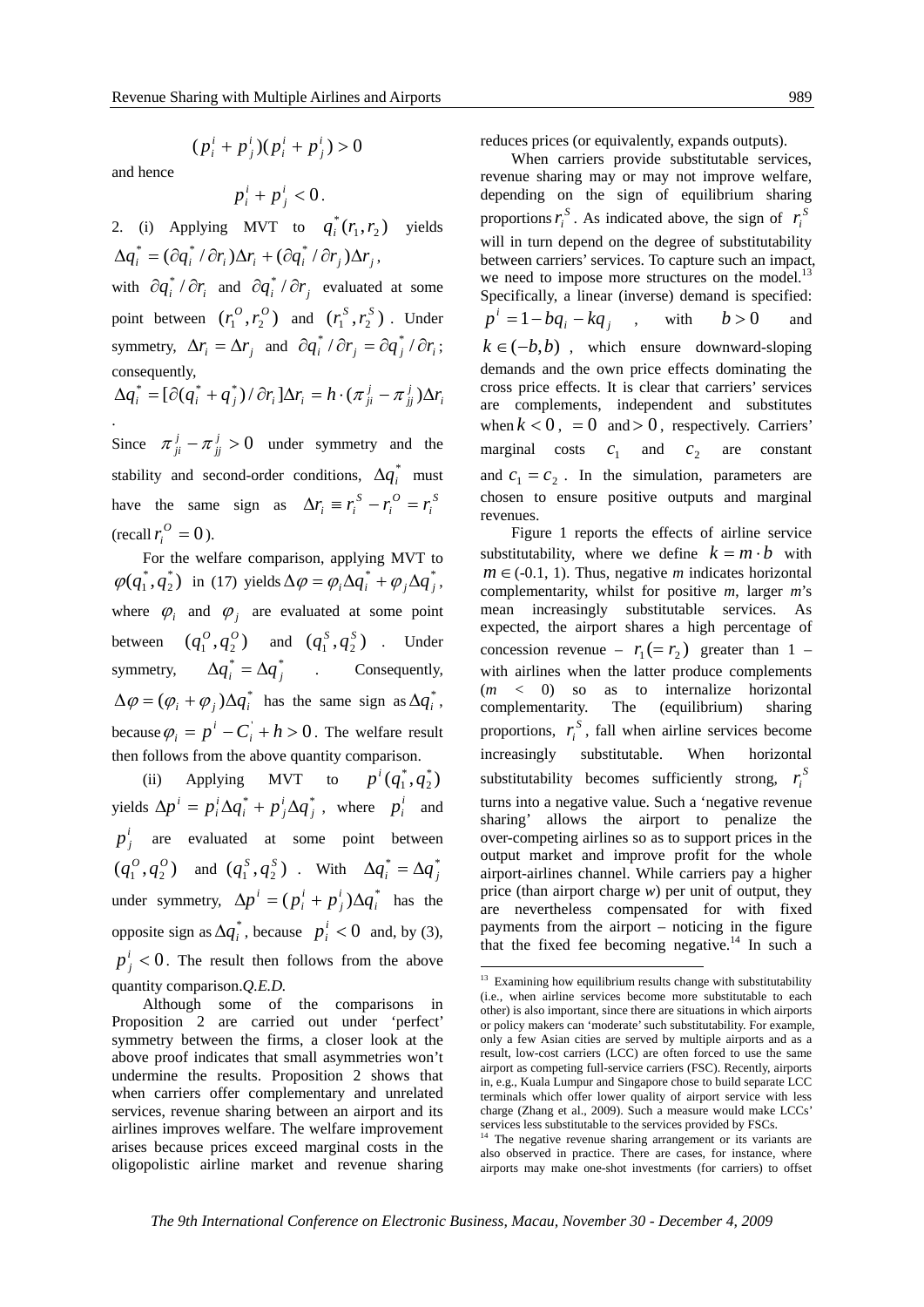case, the output and welfare (not shown in Figure 1) with revenue sharing (the solid line in the figure) are less than those in the no-sharing case (the dotted line), as predicted by Proposition 2. Here, while revenue sharing improves the total channel profit (see the figure), it might reduce social welfare.

- The horizontal axis corresponds to substitutability parameter *m*, with  $k = m \cdot b$ .  $m \in (-0.1, 1)$
- Solid Line: Results with share revenue
- … Dotted Line: Results without revenue sharing.

## **3. Competing Airports**

#### **3.1 Strategic revenue sharing**

We now consider two airports, represented by  $i = 1,2$ , beginning with a situation of one carrier at each airport. (The case of multiple airlines will be considered in Section 3.2.) To save notation we continue to use  $p^{i}(q_1, q_2)$  for the inverse demands faced by carriers, with  $i$  denoting the  $i<sup>th</sup>$ airport's carrier (and  $q_i$  its output). The two airports compete with each other in the sense that their airlines' services are substitutes in the eyes of passengers. More specifically, airline revenue functions  $R^i(q_1, q_2)$   $(= p^i(q_1, q_2)q_i)$  satisfy the substitutes condition (3).

Airport-airline behavior is modeled again as a two-stage game: In the first stage, each airport offers its carrier to share proportion  $r_i$  of concession revenue  $hq_i$  in exchange for fixed fee  $f_i$ , subject to the carrier's participation constraint. In the second stage, airlines compete in Cournot fashion with their profits given by (4). Given this set-up, the second-stage equilibrium is characterized by (5), the same condition as in the single-airport case. Further, the equilibrium quantities – denoted again as  $q_i^*(r_1, r_2)$  – have the comparative-static properties of Lemma 1: i.e., an increase in the sharing proportion by airport *i* will increase its carrier's output while reducing output of the competing airport's carrier.

1

Taking the second-stage equilibrium outputs into account, each airport's profit in stage 1 are expressed,

 $\prod^{i} = wq_i^* + (1 - r_i)hq_i^* + f_i, \quad i = 1,2$ . (20) The subgame perfect equilibrium then arises when each airport chooses its sharing contract  $(r_i, f_i)$  to

maximize  $\Pi^i$ , taking its rival's sharing contract at the equilibrium values. This revenue-sharing equilibrium with airport competition will be referred to as the 'rivalry (revenue sharing) equilibrium.' Without loss of generality the carriers are again assumed to receive their reservation profits  $\pi_0^1$ ,  $i = 1,2$ ; consequently, each airport's profit can be

rewritten as:

 $\Pi^{i}(r_{1}, r_{2}) = R^{i}(q_{1}^{*}, q_{2}^{*}) - C_{i}(q_{i}^{*}) + hq_{i}^{*} - \pi_{0}^{i} \equiv v^{i}(q_{1}^{*}(r_{1}, r_{2}), q_{2}^{*}(r_{1}, r_{2})) \cdot (21)$ The rivalry equilibrium is characterized by the first-order conditions,

$$
\Pi_i^i = v_i^i \cdot (\partial q_i^* / \partial r_i) + v_j^i \cdot (\partial q_j^* / \partial r_i) = 0,
$$
  

$$
i = 1, 2,
$$
 (22)

where subscripts again denote partial derivatives

(e.g., 
$$
\Pi_i^i \equiv \partial \Pi^i / \partial r_i
$$
,  $v_i^i \equiv \partial v^i / \partial q_i$ 

and  $v_j^i \equiv \partial v^i / \partial q_j$ ).

From (21),  $v_i^i = R_i^i(q_1^*, q_2^*) - C_i^i(q_i^*) + h$  $a_i^i = R_i^i(q_1^*, q_2^*) - C_i^i(q_i^*) +$ \* 1 which can by  $(5)$  be rewritten as:

$$
v_i^i = w + (1 - r_i)h.
$$
 (23)

For the rivalry equilibrium, since  $v_j^i = R_j^i < 0$ ,  $\partial q_i^* / \partial r_i > 0$  and  $\partial q_j^* / \partial r_i < 0$ , it follows by (22) that  $v_i^i < 0$ . Thus by (23), the equilibrium sharing proportions satisfy (superscript *R* for 'rivalry equilibrium'),

$$
r_i^R > 1 + (w/h), \quad i = 1, 2. \tag{24}
$$

It is interesting to compare this rivalry equilibrium with the 'non-rivalry (revenue sharing) solution,' which is obtained when the two airports were perceived as independent in the sense that  $p_j^i(q_1, q_2) = 0$ . It can be easily seen from (22)-(23) that the non-rivalry sharing proportions are given by (superscript *N* for 'non-rivalry solution'):

$$
r_i^N = 1 + (w/h), \quad i = 1, 2. \tag{25}
$$

Comparing (25) with (24) leads to:

**Proposition 3.** *The revenue-sharing proportions are greater at the rivalry revenue-sharing equilibrium than under the non-rivalry revenue-sharing solution, i.e.,*  $r_i^R > r_i^N$  $r_i^R > r_i^N$  for  $i = 1.2$ .

The non-rivalry regime is, from (25) and (12),

high airport charges. For example, Federal Express (FedEx) had been planning to move its Asia Pacific operating center from Subic Bay in the Philippines to Guangzhou in China since 2003. However, FedEx was concerned about the high operating costs in Guangzhou airport due to its high charges for fuel, airport and ATC (air traffic control) services which are regulated by the central government. To offset these high service charges and attract FedEx, the airport agreed to invest US\$300 million on infrastructures including exclusive aircraft parking space and taxi runways for the usage of FedEx. FedEx opened its Asia Pacific operating center in Guangzhou in February 2009. It now has 136 flights per week at the airport.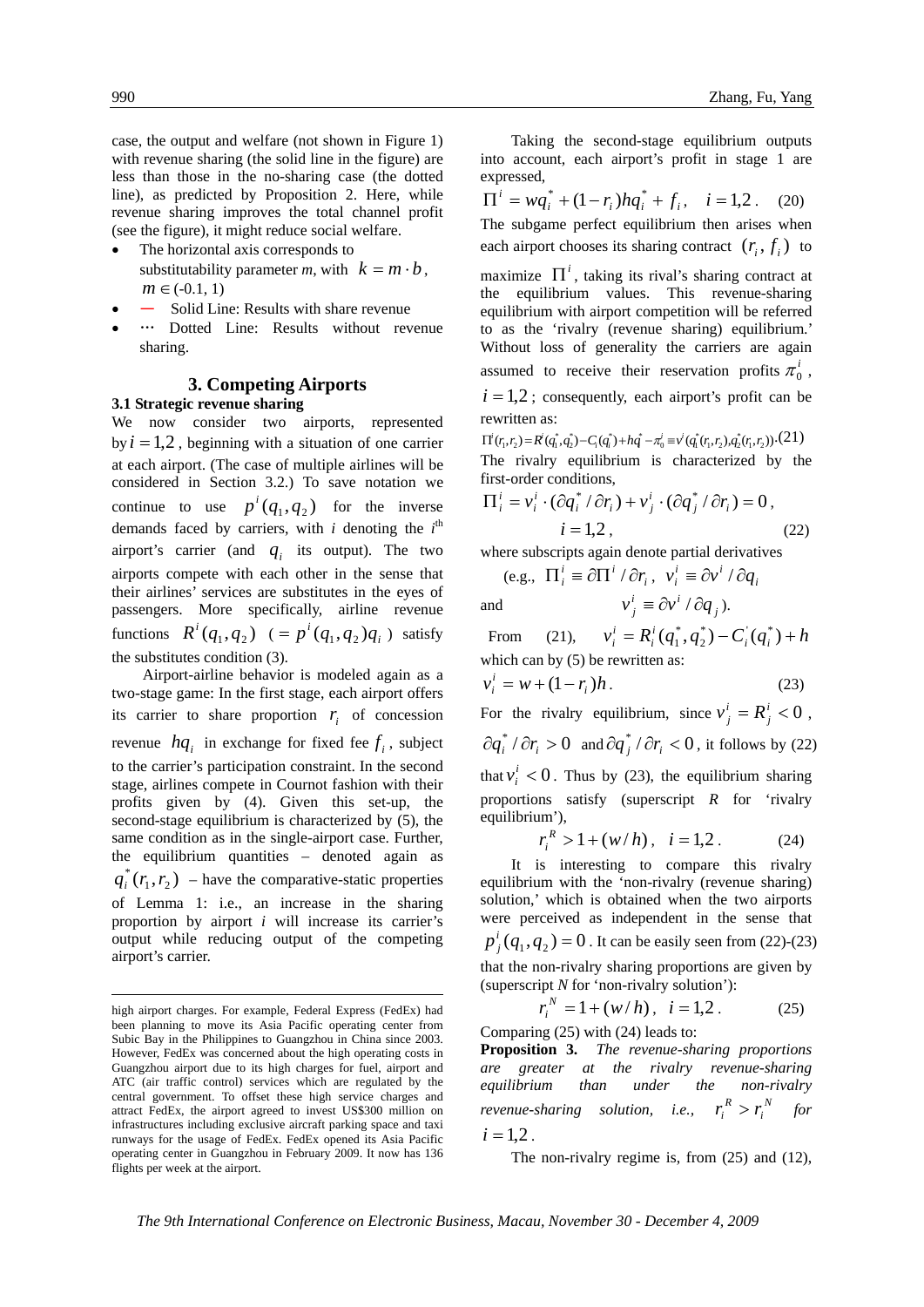similar to the case of a single (monopoly) airport examined in Section 2, as expected: Like a monopoly airport, each airport in the non-rivalry regime shares positive proportion  $r_i^N = 1 + (w/h)$  of concession revenue with its carrier. While  $r_i^N$ *internalizes* the flights-concessions demand complementarity, the rivalry revenue sharing involves an additional term  $\delta_i$  – i.e.,  $r_i^R = r_i^N + \delta_i$ *i*  $r_i^R = r_i^N + \delta_i$  – which is unique to the case of competing airports. Since this additional effect works by indirectly influencing the behavior of the rival airport-airline pair – which in turn will improve profit of the airport-airline pair in question – the rivalry revenue sharing may be referred to as the 'strategic revenue sharing.' Proposition 3 therefore shows that airport competition will, owing to this strategic effect, result in a higher degree of revenue sharing than would be had in the case of single airports.

Next, the rivalry equilibrium is compared to the non-rivalry solution in terms of output, price, profit and social welfare. Here, welfare is the sum of passenger surplus and profits of the two airport-airline pairs; hence, it takes the same form as (17). The comparison results are stated as follows:

**Proposition 4.** *Under symmetry, at the rivalry revenue-sharing equilibrium, (i) outputs are greater, (ii) prices are lower, (iii) airport profits are lower, and (iv) social welfare is higher, than at the non-rivalry revenue-sharing solution.* 

*Proof*: Use Δ to denote any difference of variables between the rivalry equilibrium and the non-rivalry solution. Here, we just show parts (i) and (iii); the proofs for parts (ii) and (iv) are similar to those of Proposition 2.

(i) Applying the mean value theorem (MVT) to  $q_i^*(r_1, r_2)$ 

yields 
$$
\Delta q_i^* = (\partial q_i^* / \partial r_i) \Delta r_i + (\partial q_i^* / \partial r_j) \Delta r_j
$$
,

with  $\partial q_i^* / \partial r_i$  and  $\partial q_i^* / \partial r_i$  evaluated at some point between  $(r_1^N, r_2^N)$  and  $(r_1^R, r_2^R)$ . Under symmetry,  $\Delta r_i = \Delta r_i$  and  $\partial q_i^* / \partial r_i = \partial q_i^* / \partial r_i$ ; consequently,

*i j jj*  $\Delta q_i^* = [\partial (q_i^* + q_j^*) / \partial r_i ] \Delta r_i = h \cdot (\pi j_{i}^j - \pi j_{i}^j) \Delta r_i$ Since  $\pi^{j}_{ji} - \pi^{j}_{jj} > 0$  under symmetry and the stability and second-order conditions, *N*  $\Delta q_i^* \equiv q_i^R - q_i^N$  must have the same sign as  $\Delta r_i \equiv r_i^R - r_i^N$ *i*  $\Delta r_i \equiv r_i^R - r_i^N$ . By Proposition 3,  $r_i^R > r_i^N$  $r_i^R > r$ and hence  $q_i^R > q_i^N$  $q_i^R > q_i^N$ .

(iii) Applying MVT to  $\Pi^{i}(r_1, r_2)$ , given by (21), yields  $\Delta \Pi^i = \overline{\Pi}_i^i \Delta r_i + \overline{\Pi}_j^i \Delta r_j$  $i$ <sup> $\top$ </sup>  $\mathbf{11}$ <sub>*j*</sub> *i*  $\Delta \Pi^i = \overline{\Pi}_i^i \Delta r_i + \overline{\Pi}_j^i \Delta r_j$ , where  $\overline{\Pi}_i^i$ and  $\overline{\Pi}_{i}^{i}$  are evaluated at  $(\overline{r}_{i}, \overline{r}_{i})$  with *R i i*  $r_i^N < \overline{r}_i < r_i^R$  (using Proposition 3). Since  $\Delta r_i = \Delta r_i$  under symmetry and

$$
\Delta r_i \equiv r_i^R - r_i^N > 0,
$$

it follows that *i*

 $(\overline{\Pi}_{i}^{i}+\overline{\Pi}_{j}^{i})(r_{i}^{R}-r_{i}^{N})$ *R i i j*  $\Delta \Pi^i = (\overline{\Pi}^i_i + \overline{\Pi}^i_j)(r_i^R - r_i^I)$ 

and hence  $\Delta \Pi^{i} < 0$  if (and only if)  $\overline{\Pi}_{i}^{i}+\overline{\Pi}_{j}^{i}<0$  $\overline{I}_i^i$  +  $\overline{II}_j^i$  < 0. By (21) and symmetry, it follows that

 $(\overline{v}_i^i + \overline{v}_j^i)[\partial (q_1^* + q_2^*)/\partial r_i]$ \*  $_1$  <sup>+</sup>  $q_2$ )  $^{\prime}$   $\sigma_i$ *i j i i i j*  $\overline{\Pi}_{i}^{i} + \overline{\Pi}_{j}^{i} = (\overline{v}_{i}^{i} + \overline{v}_{j}^{i})[\partial(q_{1}^{*} + q_{2}^{*})/\partial r_{i}],$ 

where  $\overline{v}_i^i$  and  $\overline{v}_j^i$  are evaluated at  $\overline{q}_i = q_i^*(\overline{r}_1, \overline{r}_2)$  . By (23),  $\overline{v}_i^i = w + (1 - \overline{r}_i)h$ which is negative given that  $\overline{r}_i > r_i^N = 1 + (w/h)$ . Furthermore, since  $\overline{v}_j^i = \overline{R}_j^i < 0$  (substitutable airports) and

$$
\partial (q_i^* + q_j^*) / \partial r_i = h \cdot (\pi_{ji}^j - \pi_{jj}^j) > 0,
$$

it follows that  $\overline{\Pi}_i^i + \overline{\Pi}_j^i < 0$  $\overline{i}$ <sub>*i*</sub> +  $\overline{\Pi}$ <sup>*i*</sup></sup><sub>*j*</sub> < 0.

Therefore,  $\Delta \Pi^i \equiv \Pi^{iR} - \Pi^{iN} < 0$ . *Q.E.D.* 

Proposition 4 shows that both airport-airline pairs will derive lower profits through this revenue-sharing rivalry: the rivalry results in their producing too much, thereby depressing the prices and profits. In effect, the pairs are trapped by the incentive structure of the environment. If one airport-airline pair ignores the possibility of strategic use of revenue-sharing contracts while the other pair shares revenue strategically, the first pair loses while the second pair gains relative to the non-strategic sharing arrangement. Here the situation is similar to a classic Prisoners' Dilemma. As the airport-airline pairs move further away from their joint profit maximum through such a revenue-sharing rivalry, social welfare nevertheless rises beyond the level achievable by single airports.

## **3.2. Multiple airlines**

Section 3.1 studies the case of one carrier per airport. We now extend the analysis to a situation where there may be multiple competing airlines at each airport. Our second objective in this section is to show that the general demand structure used in Section 3.1 can be generated through explicit considerations of passenger behavior.

More specifically, our demand derivation follows Basso and Zhang (2007) by considering an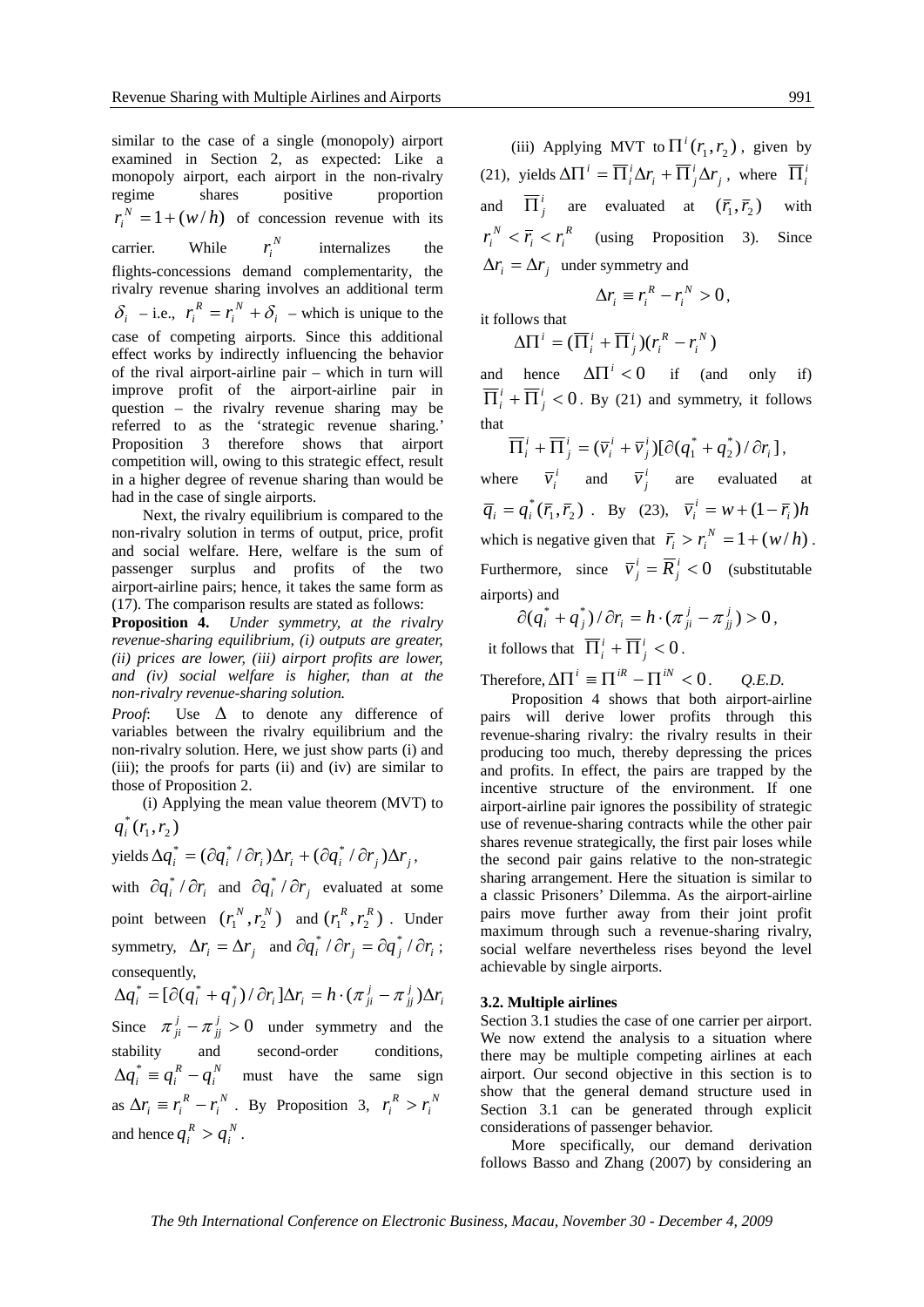infinite linear city, where potential consumers are distributed uniformly with a density of one consumer per unit of length. Two competing airports are located at 0 (airport 1) and 1 (airport 2) and there are  $n_i$  carriers at airport *i*,  $i = 1,2$  (see Figure 2). At each airport, carriers produce homogeneous output, with total output  $Q_i = \sum_{k=1}^{n_i} q_{ik}$  and market price  $p^i$ .

## **catchment areas**

(adapted from Basso and Zhang, 2007)

The 'full price' faced by a consumer located at  $0 \le z \le 1$  and who goes to airport 1 is given by  $p^{1} + (4t) \cdot z$ , where  $4t$  (>0) represents the consumer's transportation cost from *z* to location 0. By choosing airport 1 or airport 2 (but not both) the consumer derives the following respective net utilities:

$$
U_1 = V - p^1 - (4t) \cdot z,
$$
  
\n
$$
U_2 = V - p^2 - (4t) \cdot (1 - z),
$$
\n(26)

where *V* denotes (gross) benefit from air travel.<sup>15</sup> Assuming everyone in the [0, 1] interval consumes, then the indifferent passenger  $\tilde{z} \in (0,1)$  is determined by setting  $U_1 = U_2$  or

$$
1 \tfrac{2}{3} \tfrac{1}{1}
$$

$$
\tilde{z} = \frac{1}{2} + \frac{p^2 - p^1}{8t} \,. \tag{27}
$$

Given that airport 1 also captures consumers at its immediate left side, define  $z^l$  as the last passenger on the left side of the city who goes to airport 1. Similarly, define  $z^r$  as the last passenger on the right side of the city who goes to airport 2. With the uniformity and unit density of consumers,  $z^l$  and *z*<sup>*r*</sup> are computed as:

$$
z^{l} = -\frac{V - p^{1}}{4t}, \qquad z^{r} = 1 + \frac{V - p^{2}}{4t}.
$$
 (28)

The airports' catchment areas are shown in Figure 2, and their demands are computed as:

1

992 Zhang, Fu, Yang

$$
Q_1 = \tilde{z} + |z'| = \frac{1}{2} + \frac{p^2 - p^1}{8t} + \frac{V - p^1}{4t}
$$
(29.1)  

$$
Q_2 = (1 - \tilde{z}) + (z' - 1) = \frac{1}{2} - \frac{p^2 - p^1}{8t} + \frac{V - p^2}{4t}
$$
(29.2)

From (29) the inverse demands are given by

$$
p^{i}(Q_1, Q_2) = (2t + V) - 3tQ_i - tQ_j,
$$

 $i, j = 1,2$  . (30) which take the linear functional forms. This demand system has the properties of

$$
p_i^i = -3t < 0, \ \ p_1^1 p_2^2 - p_2^1 p_1^2 = 8t^2 > 0,
$$

and substitutes condition (3).

To solve the two-stage airport competition game, we begin with an analysis of the second stage when airlines engage in intra- and inter-airport competition. Suppose for simplicity that carriers have linear costs  $C(q) = F + cq$ . Consider first that the two airports have the same number of carriers, i.e.,  $n_1 = n_2 \equiv n$ . Then airline profits can be written as:

 $\pi^k(Q, Q, q_k) = p^i(Q, Q) \cdot q_k - F - \alpha_k - \alpha_k + r^i \alpha_k - f_i$ . (31) The Cournot-Nash equilibrium is characterized by first-order conditions,

$$
\frac{\partial \pi^{ik}(Q_i, Q_2, q_{ik})}{\partial q_{ik}} = p^i - 3t q_{ik} - c - w + r_i h = 0,
$$
  
\n
$$
k = 1, ..., n, \quad i = 1, 2, \quad (32)
$$

(and the corresponding second-order conditions, which hold as  $\frac{\partial^2 \pi^{ik}}{\partial q_{ik}^2} = -6t < 0$ . Given the underlying symmetry of this set-up, the equilibrium quantities are easily obtained:

$$
q_{ik}^{*}(r_{i}, r_{2}) = \frac{[3(n+1)r_{i} - nr_{j}]h}{(2n+3)(4n+3)t} + \frac{2t + V - c - w}{(4n+3)t},
$$
  
\n
$$
k = 1, ..., n, \qquad i = 1, 2.
$$
 (33)

Back to the first stage of the game, each  $a$ irport's profit is:

$$
\Pi' = wQ_i^* + (1 - r_i)hQ_i^* + nf_i,
$$
  
\n $i = 1,2$ . (34)

With the airline participation constraints, these profits can be rewritten as,

$$
\Pi(r_1, r_2) = [p^i(Q_1^i, Q_2^i) - c + h]Q_1^i - n \cdot (F + \pi_0^i). \tag{35}
$$

Hence the rivalry equilibrium is characterized by  $first-order conditions,$ 

$$
\Pi = \{w + (1 - r_i)h - 3(Q - q_k)\} \cdot (Q/\partial_i) - 4Q \cdot (Q/\partial_i) = 0,
$$
\n
$$
i = 1, 2.
$$
\n(36)

From (36) the equilibrium sharing proportions are obtained as,

<sup>&</sup>lt;sup>15</sup> This is an 'address model' with positive linear transportation costs, and the differentiation of the two airports is captured by consumer transportation cost. Within a multi-airport region, for example, passengers may not necessarily choose an airport with cheaper airfare, but may go to a nearer airport – see the empirical studies by, e.g., Pels et al. (2001), Fournier et al. (2007) and Ishii et al. (2009). In addition to distance, other aspects of airport differentiation may be captured by extending the present formulation. For instance, Pels et al. (2000, 2001, 2003) have shown, using a hypothetical example and later the San Francisco Bay Area case study, that ground accessibility of an airport is the most important factor in affecting airport choices in a multi-airport market. Such differential ground access costs could be addressed by introducing a new parameter to the net-benefit functions (26).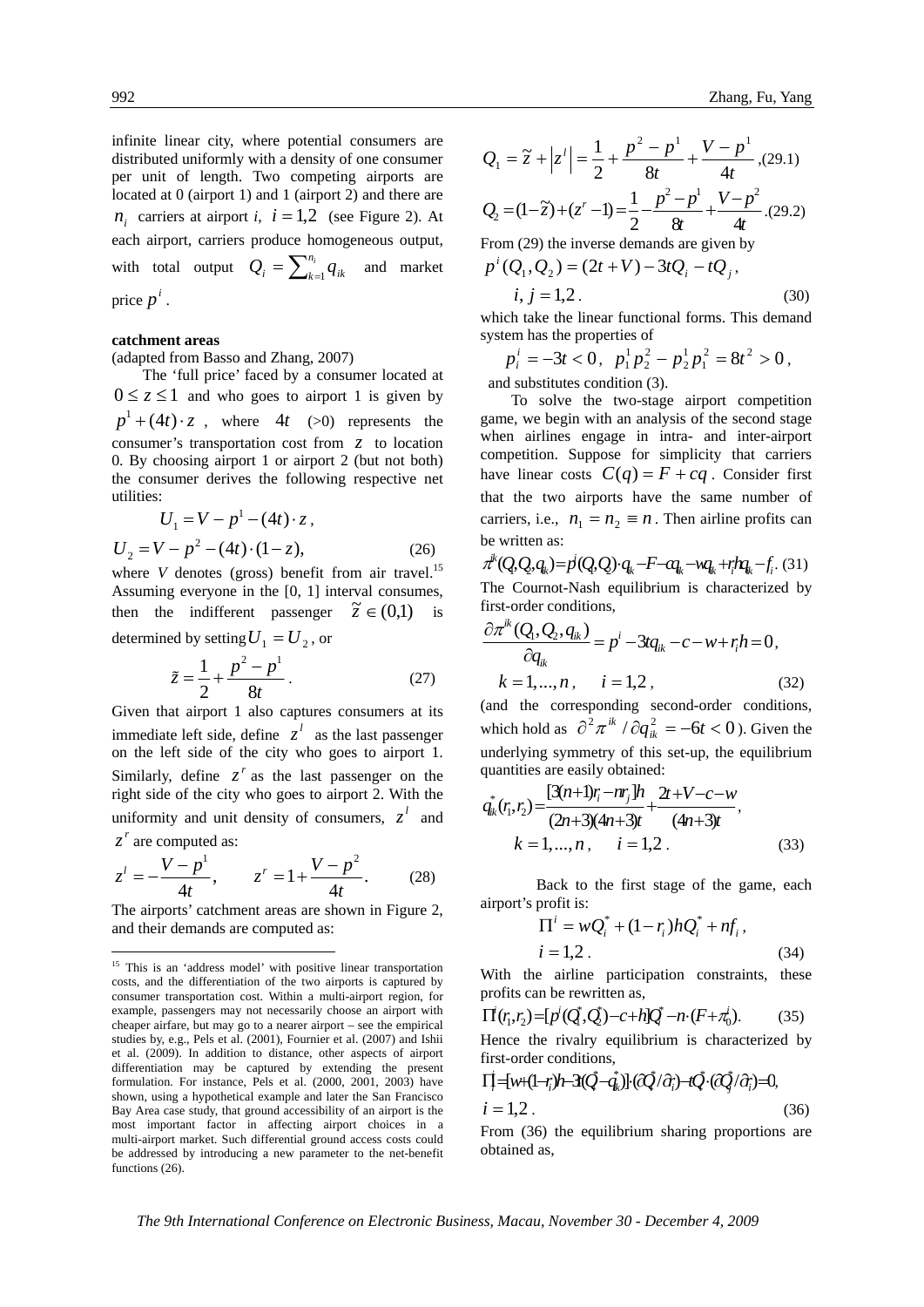$$
r_i^R = 1 + \frac{w}{h} - \frac{(8n^2 - 9)(2t + V + h - c)}{n(20n + 21)h},
$$
  
i = 1,2. (37)

Notice from (37) that if  $n = 1$  (each airport has one carrier) then  $r_i^R > 1 + (w/h) = r_i^N$  $r_i^R > 1 + (w/h) = r_i^N$ , a result obtained in Section 3.1 (see Proposition 3).<sup>16</sup> Further, it follows from (37) that  $dr_i^R / dn < 0$ ,  $i = 1,2$ : i.e., the sharing proportions decrease in the number of carriers serving the airports.

For the general case where airports 1 and 2 have  $n_1$  and  $n_2$  carriers respectively, the inverse demands are given by (30), where  $Q_i = \sum_{k=1}^{n_i} q_{ik}$ is the aggregate demand at airport *i*. Solving the two-stage game yields:

$$
r_i^R = 1 + \frac{w \left[ \Theta_i + 9n_i - 9n_j - 9 \right] (4n_i + 15(2 + V + h - c))}{n_i (280n_i + 29n_i + 29n_j + 31)} ,
$$
  
... *i* = 1,2. (38)

Note that when  $n_1 = n_2 = n$ , the above expression reduces to expression (37). From (38) it is straightforward to show that  $dr_i^R / dn_i < 0$ and  $dr_i^R / dn_j > 0$ , leading to:

**Proposition 5.** At the rivalry equilibrium with  $n_1$ and  $n_2$  *carriers at airports 1 and 2 respectively,*  $dr_i^R / dn_i < 0$  and  $dr_i^R / dn_j > 0$  : i.e., the *revenue-sharing proportion of an airport-airlines chain decreases in the number of carriers at its airport, and increases in the number of carriers at the competing airport. If*  $n_1 = n_2 = n$ , then  $dr_i^R / dn < 0$ .

The intuition behind  $dr_i^R / dn_i < 0$  is similar to that of Proposition 1 (the substitutes case): As  $n_i$ rises (while holding  $n_i$  constant) and airline competition intensifies, the total industrial output becomes increasingly excessive for the *i*<sup>th</sup> airport-airlines chain. Anticipating this airport *i*, as a first mover, has a greater incentive to discourage such excessive production, which can be achieved by a smaller sharing proportion.<sup>17</sup> While this result is

$$
R_j^i = p_j^i q_i = -t q_i < 0 \, .
$$

1

largely expected, the other result,  $dr_i^R / dn_j > 0$ , is not obvious. Here, the explanation is related to the 'number of competitors' effect: An increase in the number of firms serving at airport *j*, while holding  $n_i$  unchanged, would increase airport *j*'s output share in the two-airport market.<sup>18</sup> To counter the effect, airport *i* strategically raises the sharing proportion so as to induce its carriers to commit to greater output. This would credibly deter airport *j*'s carriers from producing more output, which in turn improves profit of the  $i^{\text{th}}$  airport-airline chain. Finally,  $dr_i^R / dn < 0$  for  $n_1 = n_2 \equiv n$ , indicating that as *n* rises, the (negative) excessive-production effect dominates the number-of-competitors effect.

Like Section 3.1 (which considers one carrier at each airport) we can compare the rivalry equilibrium with the non-rivalry solution  $-$  in the present case however, each airport has multiple carriers. It can be easily calculated that the non-rivalry sharing proportions are equal to:

$$
r_i^N = 1 + \frac{w}{h} - \frac{(n_i - 1)(2t + V + h - c)}{2n_i h},
$$
  
i = 1,2. (39)

Note, first, that if  $n_i = 1$ , (39) reduces to (25) and so it extends the formula (25) to the case of multiple airlines. Second, using (39) we obtain:

$$
\frac{dr_i^N}{dn_i} < 0, \ \ i = 1, 2 \,, \tag{40}
$$

that is, as the number of firms at a single airport increases and hence (uncoordinated) production gets increasingly excessive, the airport then has a greater incentive to curb production by using a smaller sharing proportion. This result is a clear extension of Proposition 1 which considers the effect of moving from one carrier to two carriers. Finally, comparing (39) with (38) yields that  $r_i^R > r_i^N$  for any  $n_i$ and  $n_i$  (  $n_i$  and  $n_i$  can take different values,  $i, j = 1,2$  ): i.e., the revenue-sharing proportions are greater at the rivalry revenue-sharing equilibrium than under the non-rivalry revenue-sharing solution. This extends Proposition 3 of Section 3.1 to the general case of multiple airports with each having an arbitrary number of carriers.<sup>19</sup>

<u>.</u>

 $16$  This result can also be shown using demand functions (30) and the property of their associated revenue functions

<sup>&</sup>lt;sup>17</sup> While the two results have similar intuitions, the present result is nevertheless obtained in an environment of competing airports.

<sup>&</sup>lt;sup>18</sup> This 'number of competitors' effect is related to a well-known result found by Salant et al. (1983): in a Cournot market, a merger of two firms into one entity reduces the merger partners' profit (unless the merger leads to a monopoly). By internalizing part of the effect that a firm's quantity decision has on the rivals' profit, the merged entity sets its quantity too low, thereby yielding market share to the non-participating firms.

Similarly, Proposition 4 (including the Prisoners' Dilemma result) can be extended to the *n*-carrier case. The derivation is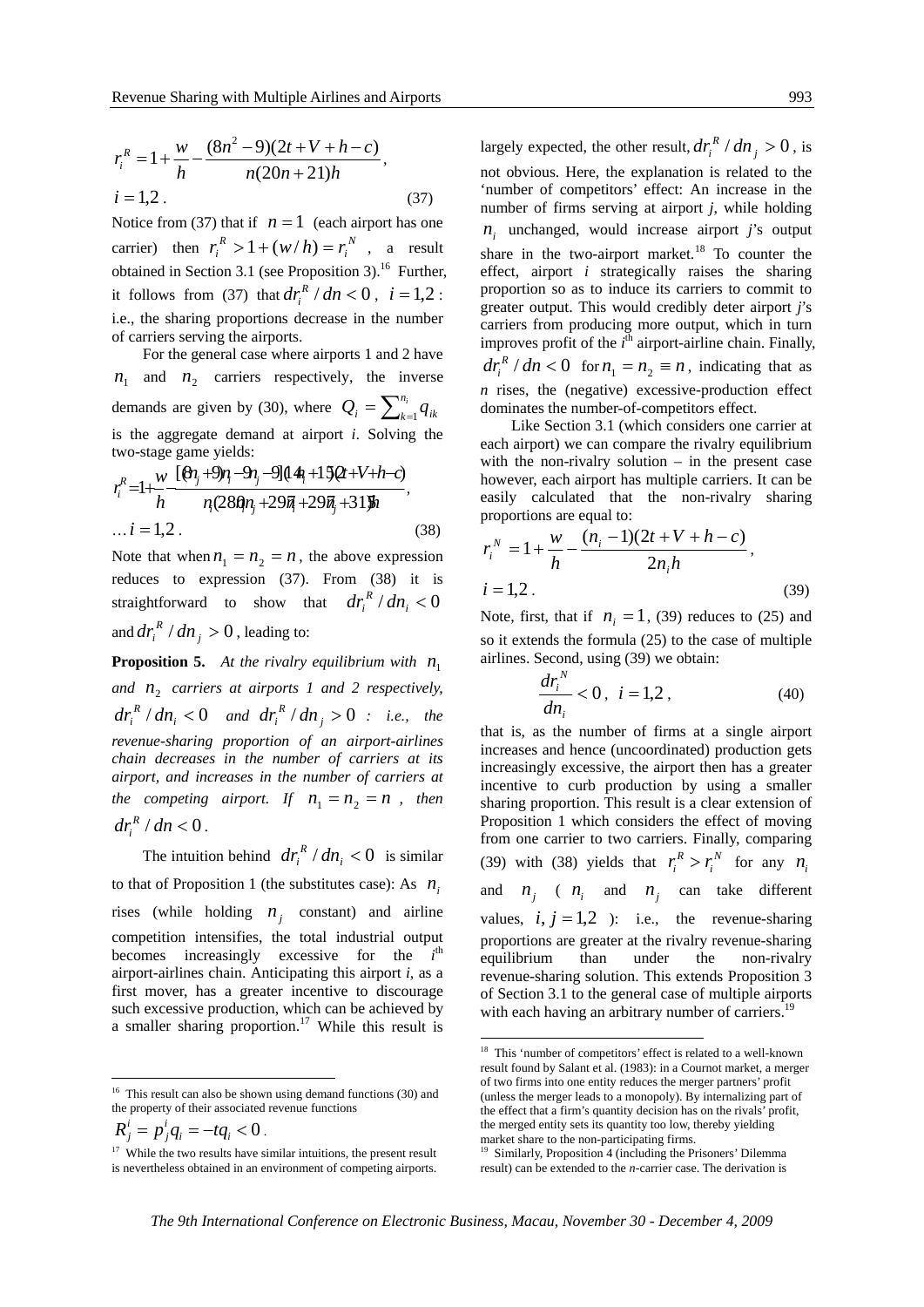## **4. Pure Revenue-Sharing Contract**

So far our approach to revenue sharing has focused on a 'two part' scheme under which an airport chooses both a sharing proportion and a lump-sum fee on its carriers for the right to share concession revenue. While desirable for the airport-airlines channel as a whole, such a fixed payment between the airport and airlines may not be feasible in practice, owing, e.g., to the difficulty in their agreeing to the right amount of payment.

In this section we consider a 'pure' sharing contract under which the fixed fee is constrained to zero, while keeping the rest part of the model unchanged. Using 'hat' to denote the pure revenue-sharing equilibrium – i.e.,  $(\hat{r}_1, \hat{r}_2)$  – these sharing proportions are constrained by the carriers' participation constraints. Unlike the two-part sharing scheme, therefore, negative revenue sharing is not possible since these carriers cannot be compensated for with any fixed payments by the airport, indicating  $\hat{r}_i \geq 0$ . Given these observations, the effects of the pure revenue-sharing contract will be compared to those of the two-part scheme as well as the no-sharing regime.

#### **4.1 Single airport**

Consider first a single airport served by two carriers, which provide complementary, independent or substitutable services. The airport offers carrier *i* a pure sharing contract with sharing proportion  $r_i$ . Each carrier's profit is given by

$$
\pi^{i}(q_{1},q_{2}) = R^{i}(q_{1},q_{2}) - C_{i}(q_{i}) - wq_{i} + r_{i}hq_{i},
$$
  
\n
$$
i = 1,2.
$$
 (41)

The stage-2 equilibrium quantities are characterized by (5), and are expressed as  $q_i^*(r_1, r_2)$  with  $\partial q_i^* / \partial r_i$  and  $\partial q_j^* / \partial r_i$  given by (6). Then, the airport's profit in stage 1 is<br> $\prod(x, y) = y + (a^* + a^*) + (1 - y)b^* + (1 - y)b^*$ 

 $2$ <sup> $\mu$  $\nu$ </sup> $\nu$ \*  $1$ <sup> $\mu$  $\mu$ </sup> $\mu$ \* 2  $\Pi(r_1, r_2) = w \cdot (q_1^* + q_2^*) + (1 - r_1) h q_1^* + (1 - r_2) h q_2^*.$ (42) The pure revenue-sharing equilibrium is determined, implicitly, by first-order conditions, \*

$$
\partial \Pi / \partial r_1 = [w + (1 - r_1)h] \cdot (\partial q_1^* / \partial r_1)
$$
  
+ 
$$
[w + (1 - r_2)h] \cdot (\partial q_2^* / \partial r_1) - h q_1^* = 0
$$
 (43.1)

$$
\partial \Pi / \partial r_2 = [w + (1 - r_2)h] \cdot (\partial q_2^* / \partial r_2) \n+ [w + (1 - r_1)h] \cdot (\partial q_1^* / \partial r_2) - h q_2^* = 0
$$
\n(43.2)

Multiplying (43.1) by  $\partial q_1^* / \partial r_2$  and then

1

subtracting 
$$
(43.2) \times \partial q_1^* / \partial r_1
$$
 yields:  
\n
$$
[w + (1 - r_2)h][(\partial q_1^* / \partial r_2)(\partial q_2^* / \partial r_1)
$$
\n
$$
-(\partial q_1^* / \partial r_1)(\partial q_2^* / \partial r_2)]
$$
\n
$$
= h[q_1^* (\partial q_1^* / \partial r_2) - q_2^* (\partial q_1^* / \partial r_1)].
$$
\n
$$
[w + (1 - r_2)h][(\partial q_1^* / \partial r_2)(\partial q_2^* / \partial r_1)
$$
\n
$$
-(\partial q_1^* / \partial r_1)(\partial q_2^* / \partial r_2)]
$$
\n
$$
= h[q_1^* (\partial q_1^* / \partial r_2) - q_2^* (\partial q_1^* / \partial r_1)].
$$
\nFurther, by (6) we have  
\n
$$
[w + (1 - r_2)h][h^2 (\pi_{12}^1 \pi_{21}^2 - \pi_{11}^1 \pi_{22}^2) / J]
$$
\n
$$
= h[q_1^* (\partial q_1^* / \partial r_2) - q_2^* (\partial q_1^* / \partial r_1)]
$$
\nSince  $\pi_{12}^1 \pi_{21}^2 - \pi_{11}^1 \pi_{22}^2 = -J$ , it follows that

 $[w + (1 - r_2)h]h = -[q_1^* (\partial q_1^* / \partial r_2) - q_2^* (\partial q_1^* / \partial r_1)]$ By Lemma 1,

 $\partial q_1^* / \partial r_1 > 0$  and  $\partial q_1^* / \partial r_2 = 0$  and  $< 0$ for independent and substitutable services respectively, we must have  $w+(1-r_1)h>0$ . Similarly, it can be shown that  $w + (1 - r_1)h > 0$ for independent and substitutable services. Therefore,

$$
\hat{r}_i^I < 1 + (w/h)
$$
 and  $\hat{r}_i^S < 1 + (w/h),$   
\n $i = 1, 2.$  (44)

For complements however, we need to assume the symmetry condition. Under symmetry, we have  $w + (1 - r_1)h = w + (1 - r_2)h$  in (43.1), which reduces to:

$$
[w + (1 - r_1)h] \cdot (\partial q_1^* / \partial r_1 + \partial q_2^* / \partial r_1) = hq_1^*.
$$
  
Because  $\partial q_1^* / \partial r_1 > 0$ , and  $\partial q_1^* / \partial r_2 > 0$  for  
complementary services, we must have  
 $w + (1 - r_1)h > 0$ , and so

$$
\hat{r}_i^C < 1 + (w/h), \qquad i = 1, 2. \tag{45}
$$

**Proposition 6.** *At the pure revenue-sharing equilibrium with a single airport,* 

*1. when carriers provide independent and complementary services (assuming symmetric carriers in the case of complements), both the sharing proportions and social welfare are smaller than at the two-part revenue-sharing equilibrium;* 

*2. when carriers provide substitutable services, both the sharing proportions and social welfare may be higher or smaller than at the two-part revenue-sharing equilibrium.* 

The proof is relatively straightforward and is available upon request from the authors. For the

*The 9th International Conference on Electronic Business, Macau, November 30 - December 4, 2009* 

available upon request.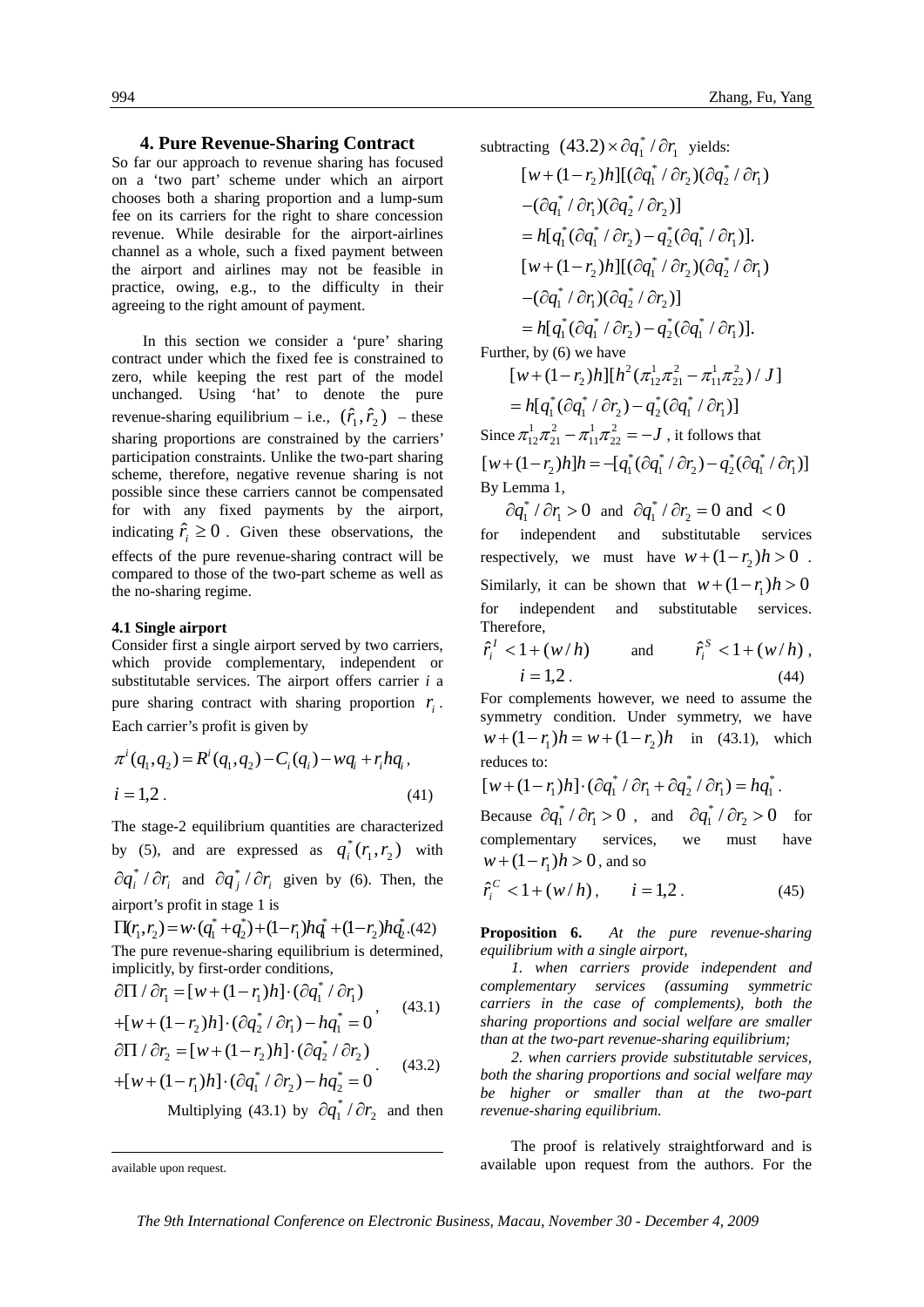cases of independent or complementary services, the airport, being unable to charge the fixed fee under the pure revenue sharing, shares less concession revenue with its carriers than would be under the two-part revenue sharing. This result follows directly from comparing (44)-(45) with the sharing proportions (12) and (15). This reduction in sharing will, by similar arguments used in the proof of Proposition 2, reduce social welfare.

For the substitutes case however, although the equilibrium sharing proportions are, by (44) and (16), less than  $1+(w/h)$  for both types of revenue sharing, the sharing-proportions comparison between the two types is in general ambiguous. In particular, as indicated, while negative sharing is ruled out under the pure revenue sharing, it is possible under the two-part revenue sharing. In such situations, it can be shown that the pure revenue sharing results in not only a higher sharing proportion, but also a *higher* welfare level if carriers are sufficiently symmetric, than the two-part revenue sharing.

When competing carriers are asymmetric, however, there is an interesting twist introduced in the sharing-proportions and welfare comparison between the pure and two-part sharing arrangement. To illustrate the effect, numerical simulations are called upon. More specifically, the demands are specified as linear:  $p^i = 1 - b_i q_i - k q_j$  with the usual properties of  $b_i > 0$  and  $b_1, b_2 > k$ . Carrier asymmetry is introduced via (i)  $b_1 \neq b_2$  and/or (ii)  $c_1 \neq c_2$ . Without loss of generality, (i) we set  $b_2 = (b_1 + k)/2$  and so  $b_1 > b_2 (> k)$ ; and (ii) we fix  $c_2$  and let  $c_1$  vary. The results are given in Figure 3.

- The horizontal axis corresponds to airline 1's marginal cost  $c_1 \in [0.25, 0.7]$
- — Solid Line: Results with the two-part revenue sharing
- ••• Dotted Line: Results with the pure revenue sharing.

As shown in Figure 3, when firm 1 becomes more competitive (smaller  $c_1$ ), an airport with the two-part revenue sharing will share more revenue with this carrier, while reducing the proportion shared with the other carrier (firm 2, not shown in Figure 3). By further strengthening the increasingly efficient carrier's competitiveness with a higher revenue share, and hence greater profit could be generated in the airline market, the airport would capture greater profit via the fixed transfer payment. This is not the case for the pure revenue sharing.

Under the pure revenue sharing, an airport is more concerned with total traffic volume, which determines its profit margin, and wants to stimulate the traffic with minimum revenue shared (recall that the transfer-payment device is no longer available). This implies that price elasticities of demand play a very important role in the pure revenue sharing. In particular, increasing the sharing proportion for a carrier with large market share and output (as a result of its competitiveness) would likely be more costly than doing so with a fringe carrier. As can be seen from the figure, an airport under the pure revenue sharing shares less with firm 1 as it becomes more competitive. While carrier 1's output may be higher or lower under the two-part revenue sharing than under the pure revenue sharing, total output and hence welfare are, at least for the parameter values used in Figure 3, higher under the former than the latter (note that here, the relevant range of comparison is for  $\hat{r}_i \ge 0$ ). This is because, when competing carriers are asymmetric in costs and demands, an airport under the two-part revenue sharing has a tendency to influence the market equilibrium toward the efficient direction, which enhances social welfare.

Finally, the pure revenue sharing can also be compared to the no-sharing regime. It can be shown that at the pure revenue-sharing equilibrium, prices are lower, and both outputs and welfare are greater, than in the absence of revenue sharing. These results hold irrespective of the carriers' producing complementary, unrelated or substitutable services. The proofs are analogous to the proofs of Proposition 2, with some of the results requiring that carriers be reasonably symmetric.

### **4.2 Competing airports**

Next consider two competing airports, each served by one carrier. The stage-2 equilibrium quantities are again characterized by (5) and are given by  $q_i^*(r_1, r_2)$ , which have comparative-static property  $\partial q_i^* / \partial r_i > 0$ ,  $i = 1,2$ . Then each airport's profit in stage 1 is  $\Pi^{i}(r_1, r_2) = wq_i^{*}(r_1, r_2) + (1 - r_i)hq_i^{*}(r_1, r_2)$  $1, 7$  $\Pi^{i}(r_{1}, r_{2}) = wq_{i}^{*}(r_{1}, r_{2}) + (1 - r_{i})hq_{i}^{*}(r_{1}, r_{2}),$ and the pure revenue-sharing equilibrium is characterized by first-order conditions,

$$
\Pi_i^i = [w + (1 - r_i)h] \cdot (\partial q_i^* / \partial r_i) - h q_i^* = 0,
$$
  
\n $i = 1,2.$  (46)

From (46) and  $\partial q_i^* / \partial r_i > 0$ , it follows that  $w + (1 - r_i)h > 0$  and so

$$
0 \leq \hat{r}_i < 1 + (w/h) = r_i^N < r_i^R, \ \ i = 1, 2 \ . \tag{47}
$$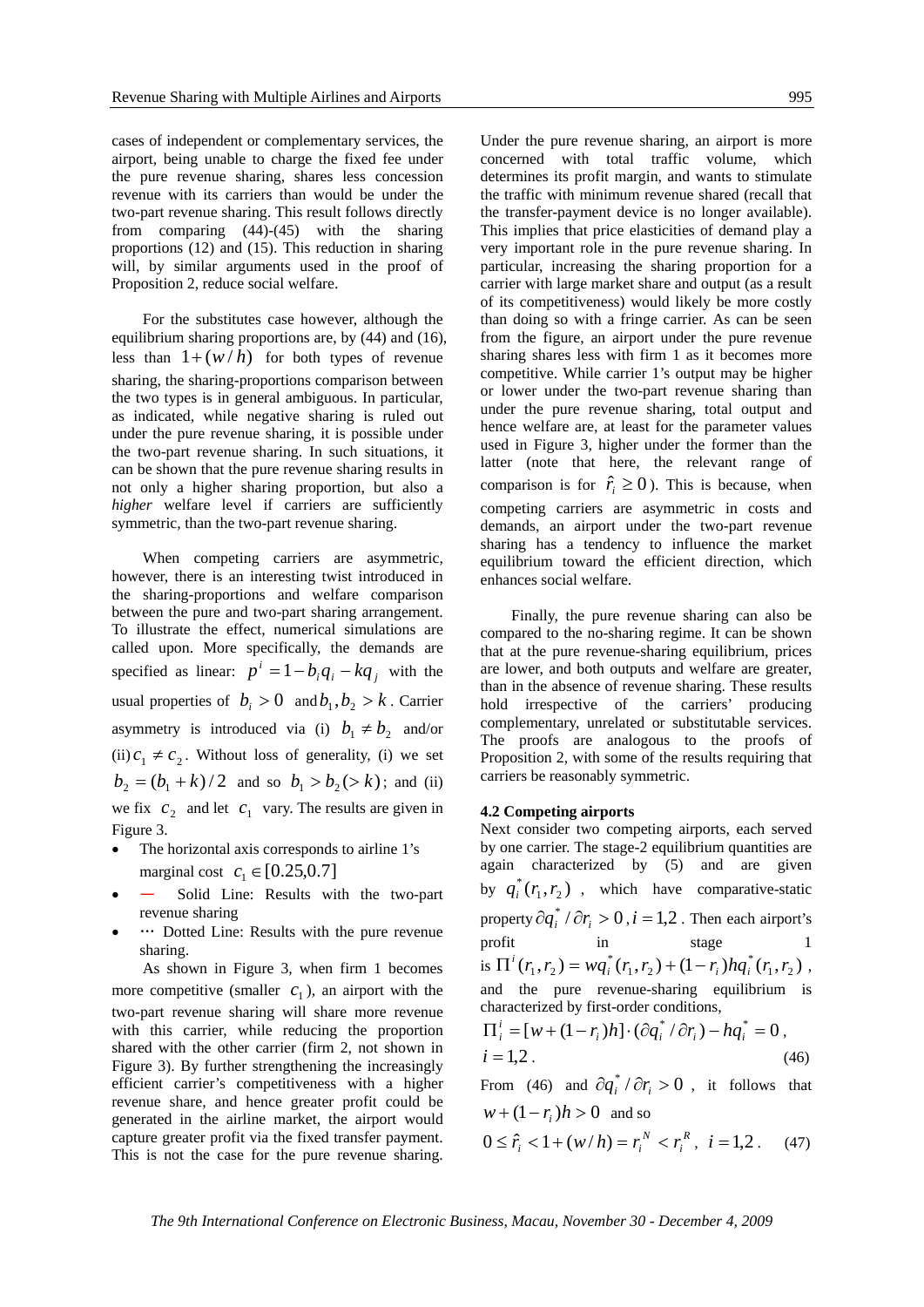The following results are then obtained (part 2's proof is analogous to Proposition 2's):

**Proposition 7.** *At the pure revenue-sharing equilibrium with competing airports,* 

*1. the sharing proportions are smaller (greater, respectively) than at the two-part revenue-sharing equilibrium; and*

*2. under symmetry, (i) outputs and welfare are smaller (greater, respectively) and (ii) prices are higher (lower, respectively) than at the two-part revenue-sharing equilibrium (the no-sharing equilibrium, respectively).* 

Proposition 7 indicates that under airport competition, the pure revenue sharing improves social welfare relative to the no-sharing regime, albeit less effective than the two-part revenue sharing. In general, in terms of airfare, traffic volume and social welfare, the pure revenue sharing with competing airports lies in between the no-sharing and two-part revenue sharing regimes. It is also worth noting that unlike the ambiguous result for the single airport, the pure revenue sharing unambiguously entails a smaller sharing proportion than the two-part revenue sharing.

## **5. Concluding Remarks**

This paper has investigated the implications of concession revenue sharing between an airport and its airlines. Earlier studies show that such sharing allows an airport to internalize the demand complementarity between flights and concessions, and may improve both the profit and social welfare. We found that the degree of sharing will be further affected by how carriers' services are related (complements, independent, or substitutes). In particular, when carriers provide substitutable services, the sharing proportions might become negative if horizontal substitutability is sufficiently strong and the fixed (transfer) payments between the airport and carriers are feasible (the two-part revenue sharing). The negative sharing allows the airport to penalize the over-competing airlines so as to support prices in the output market and improve profit. In these situations, while revenue sharing improves the total airport-airlines channel profit, it reduces social welfare. If the fixed payments are not feasible, under the resulting pure revenue sharing the airport will, for the cases of independent or complementary services, share less concession revenue with its carriers than would be under the two-part revenue sharing. For the substitutes case however, the sharing-proportions comparison between the two types is in general ambiguous. In the special case of negative sharing, the pure revenue sharing results in not only a higher sharing proportion, but also a higher welfare level if carriers are sufficiently symmetric, than the two-part revenue sharing. We further found that carrier asymmetry tends to favor

the two-part revenue sharing, in terms of enhancing welfare, over the pure revenue sharing.

Our second objective in writing this paper is to extend the existing literature on airport-airline vertical cooperation to the general case of multiple competing airports with each having an arbitrary number of carriers. We found that airport competition will result in a higher degree of revenue sharing than would be had in the case of single airports. Nevertheless, the airport-airline chains may derive lower profits through this revenue-sharing rivalry: in effect, the airports are trapped by the incentive structure of the environment, and the situation is similar to a classic Prisoners' Dilemma. As the airport-airline chains move further away from their joint profit maximum, social welfare rises beyond the level achievable by single airports. Our analysis also showed that the (equilibrium) revenue-sharing proportion at an airport decreases in the number of its carriers, and increases in the number of carriers at the competing airport. Airline market structure will therefore influence revenue sharing arrangements not only at the airport in question, but also at the competing airports.

# **References**

- [1] ATRS (Air Transport Research Society), 2008. *The ATRS Airport Performance Benchmarking Report: Global Standards for Airport Excellence*, 3-volume report, published by the Centre for Transportation Studies, University of British Columbia, Vancouver, BC. www.atrsworld.org
- [2] Auerbach, S. and Koch, B., 2007. Cooperative approaches to managing air traffic efficiently – the airline perspective. Journal of Air Transport Management, 13, 37-44.
- [3] Barbot, C., 2006. Low-cost airlines, secondary airports, and state aid: An economic assessment of the Ryanair–Charleroi airport agreement. Journal of Air Transport Management, 12, 197-203.
- [4] Barbot, C., 2009a. Airport and airline competition: Incentives for vertical collusion. Transportation Research Part B (Methodological), forthcoming.
- [5] Barbot, C., 2009b. Vertical contracts between airports and airlines: Is there a trade-off between welfare and competitiveness? Manuscript, CETE, Faculty of Economics of Porto, Porto, Portugal.
- [6] Basso, L.J., 2008. Airport deregulation: Effects on pricing and capacity. International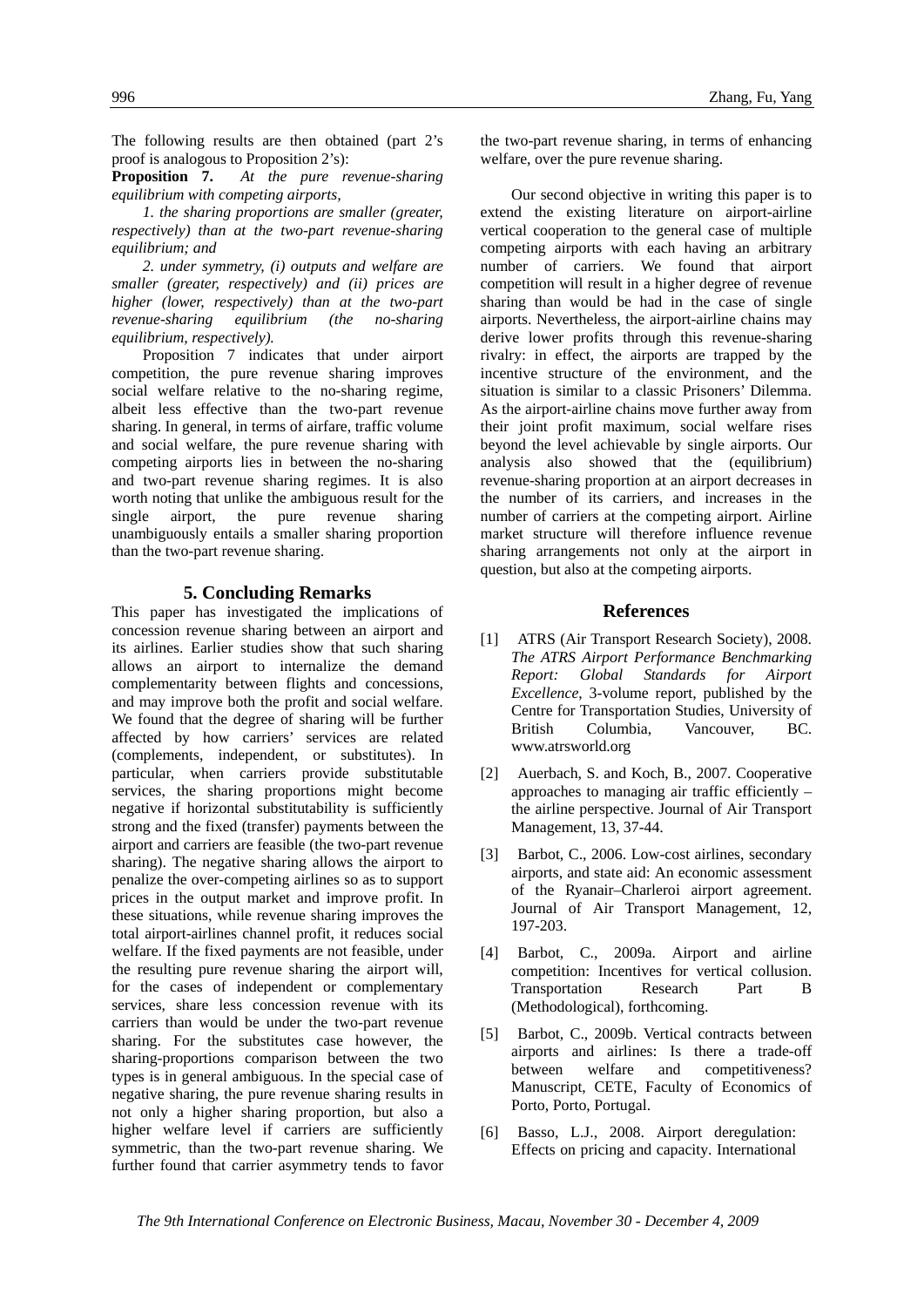Journal of Industrial Organization, 26, 1015-1031.

- [7] Basso, L.J. and Zhang, A., 2007. Congestible facility rivalry in vertical structures. Journal of Urban Economics. 61, 218-237.
- [8] Brander, J.A. and Zhang, A., 1990. Market conduct in the airline industry: An empirical investigation. Rand Journal of Economics. 21, 567-583.
- [9] Brander, J.A. and Zhang, A., 1993. Dynamic behaviour in the airline industry. International Journal of Industrial Organization, 11, 407-435.
- [10] Brueckner, J.K., 2001. The economics of international codesharing: An analysis of airline alliances. International Journal of Industrial Organization, 19, 1475-1498.
- [11] Brueckner, J.K., 2002. Airport congestion when carriers have market power. American Economic Review, 92, 1357-1375.
- [12] Brueckner, J.K. and Whalen, W.T., 2000. The price effects of international airline alliances. Journal of Law and Economics, 43, 503-545.
- [13] Bulow, J.I., Geanakoplos, J.D. and Klemperer, P.D., 1985. Multimarket oligopoly: Strategic substitutes and complements. Journal of Political Economy, 93, 488-511.
- [14] Czerny, A.I., 2006. Price-cap regulation of airports: Single-till versus dual-till. Journal of Regulatory Economics, 30, 85-97.
- [15] Dixit, A.K., 1986. Comparative statics in oligopoly. International Economic Review, 27 (1), 107-122.
- [16] Doganis, R., 1992. The Airport Business. Routledge, London.
- [17] Dresner, M., Windle, R. and Yao, Y., 2002. Airport barriers to entry in the US. Journal of Transport Economics and Policy, 36, 389-405.
- [18] FAA (US Federal Aviation Administration), 1999. Airport business practices and their impact on airline competition. FAA/OST Taskforce Study.
- [19] Fournier, G.M., Hartmann, M.E. and Zuehlke, T., 2007. Airport substitution by travelers: Why do we have to drive to fly? in: D. Lee (Ed.), Advances in Airline Economics, Vol. 2, pp. 209-233, Elsevier.
- [20] Francis, G., Humphreys, I. and Ison, S., 2004. Airports' perspectives on the growth of low-cost airlines and the remodeling of the airport–airline relationship. Tourism Management, 25, 507–514.
- [21] Friedman, J.W., 1977. Oligopoly and the Theory of Games, North Holland, Amsterdam.
- [22] Fu, X. and Zhang, A., 2009. Effects of airport concession revenue sharing on competition and social welfare. Journal of Transport Economics and Policy, forthcoming.
- [23] GAO (US General Accounting Office), 1997. Domestic Aviation: Barriers Continue to Limit Competition, GAO/T-RCED-98-32.
- [24] Gillen, D.W. and Morrison, W.G., 2003. Bundling, integration and the delivered price of air travel: Are low cost carriers full service competitors? Journal of Air transport Management, 9, 15-23.
- [25] Hartmann, M.E., 2006. Access to airport facilities: Its impact on market competition. in: D. Lee (Ed.), Advances in Airline Economics, Vol. 1, pp. 369-384, Elsevier.
- [26] Ishii, J., Jun, S. and Van Dender, K., 2009. Air travel choices in multi-airport markets. Journal of Urban Economics, 65, 216-227.
- [27] Jones, I., Viehoff, I. and Marks, P., 1993. The economics of airport slots. Fiscal Studies, 14, 37–57.
- [28] Kuchinke, A.B. and Sickmann, J., 2005. The joint venture terminal 2 at Munich airport and the consequences: A competition economic analysis. Paper presented at the 4th Conference on Applied Infrastructure Research, Berlin, 8 October 2005.
- [29] Oum, T.H., Zhang, A. and Zhang, Y., 2004. Alternative forms of economic regulation and their efficiency implications for airports. Journal of Transport Economics and Policy, 28, 217-246.
- [30] Pels, E., Nijkamp, P. and Rietveld, P., 2000. Airport and airline competition for passengers departing from a large metropolitan area. Journal of Urban Economics, 48, 29-45.
- [31] Pels, E., Nijkamp, P. and Rietveld, P., 2001. Airport and airline choice in a multiple airport region: An empirical analysis for the San Francisco Bay area. Regional Studies, 35, 1-9.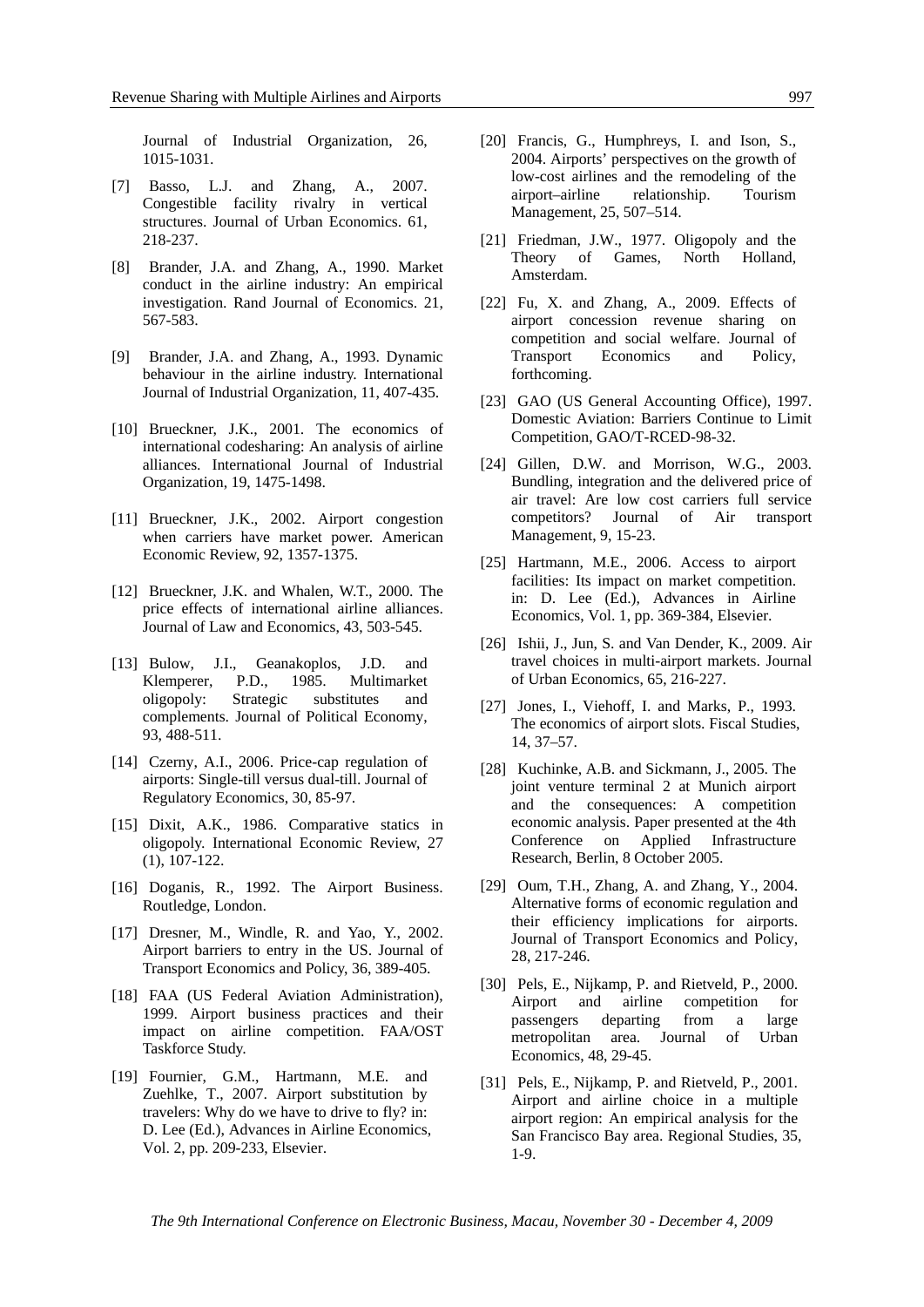- [32] Pels, E., Nijkamp, P. and Rietveld, P., 2003. Access to a competition between airports: A case study for the San Francisco Bay Area. Transportation Research Part A, 37, 71-83.
- [33] Pels, E. and Verhoef, E.T., 2004. The economics of airport congestion pricing. Journal of Urban Economics, 55, 257-277.
- [34] Salant, S., Switzer, S. and Reynolds, R., 1983. Losses from horizontal mergers: The effects of an exogenous change in industry structure on Cournot-Nash equilibrium. Quarterly Journal of Economics, 48, 185-199.
- [35] Starkie, D., 2001. Reforming UK airport regulation. Journal of Transport Economics and Policy, 35,119 -135.
- [36] Starkie, D., 2008. The airport industry in a competitive environment: A United Kingdom perspective. OECD-ITF Discussion Paper No. 2008-15, July 2008.
- [37] Tirole, J., 1988. The Theory of Industrial Organization, MIT Press, Cambridge, Massachusetts.
- [38] Zhang, A. and Zhang, Y., 1997. Concession revenue and optimal airport pricing. Transportation Research Part E, 33, 287-296.
- [39] Zhang, A. and Zhang, Y., 2003. Airport charges and capacity expansion: Effects of concessions and privatization. Journal of Urban Economics, 53, 54-75.
- [40] Zhang, A. and Zhang, Y., 2006. Airport capacity and congestion when carriers have market power. Journal of Urban Economics, 60, 229-247.
- [41] Zhang, A., Hanaoka, S., Inamura, H. and Ishikura, T., 2009. Low cost carriers in Asia: Deregulation, regional liberalization and secondary airports. Research in Transport Economics, 24, 36-50.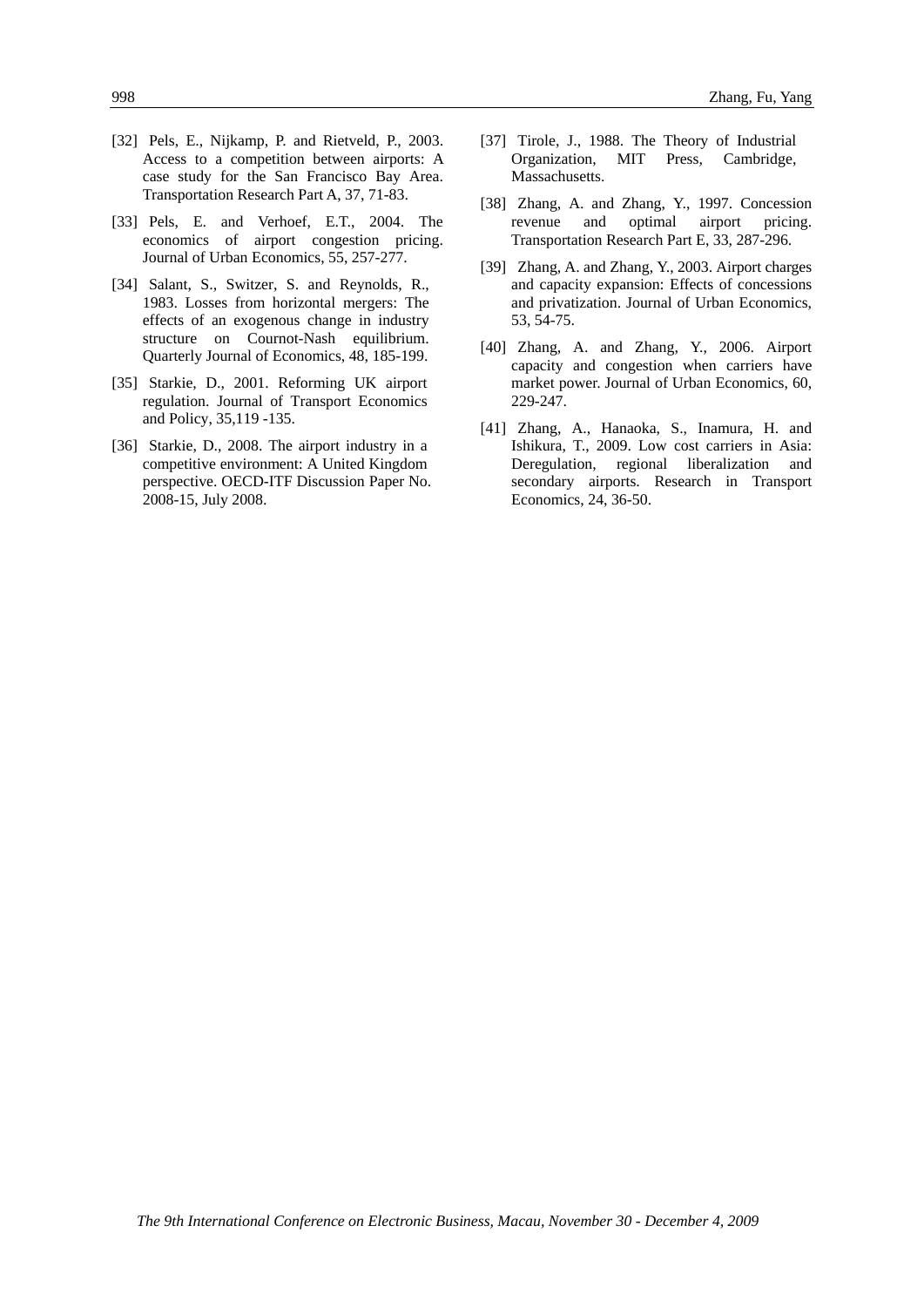

**Figure 1. Revenue sharing vs. no sharing: Single airport with two carriers**  (Parameter values:  $b = 0.00001$ ,  $c_1 = c_2 = 0.45$ ,  $w = 0.05$ ,  $h = 0.05$ )



**Figure 2. Consumer distribution and airports'**